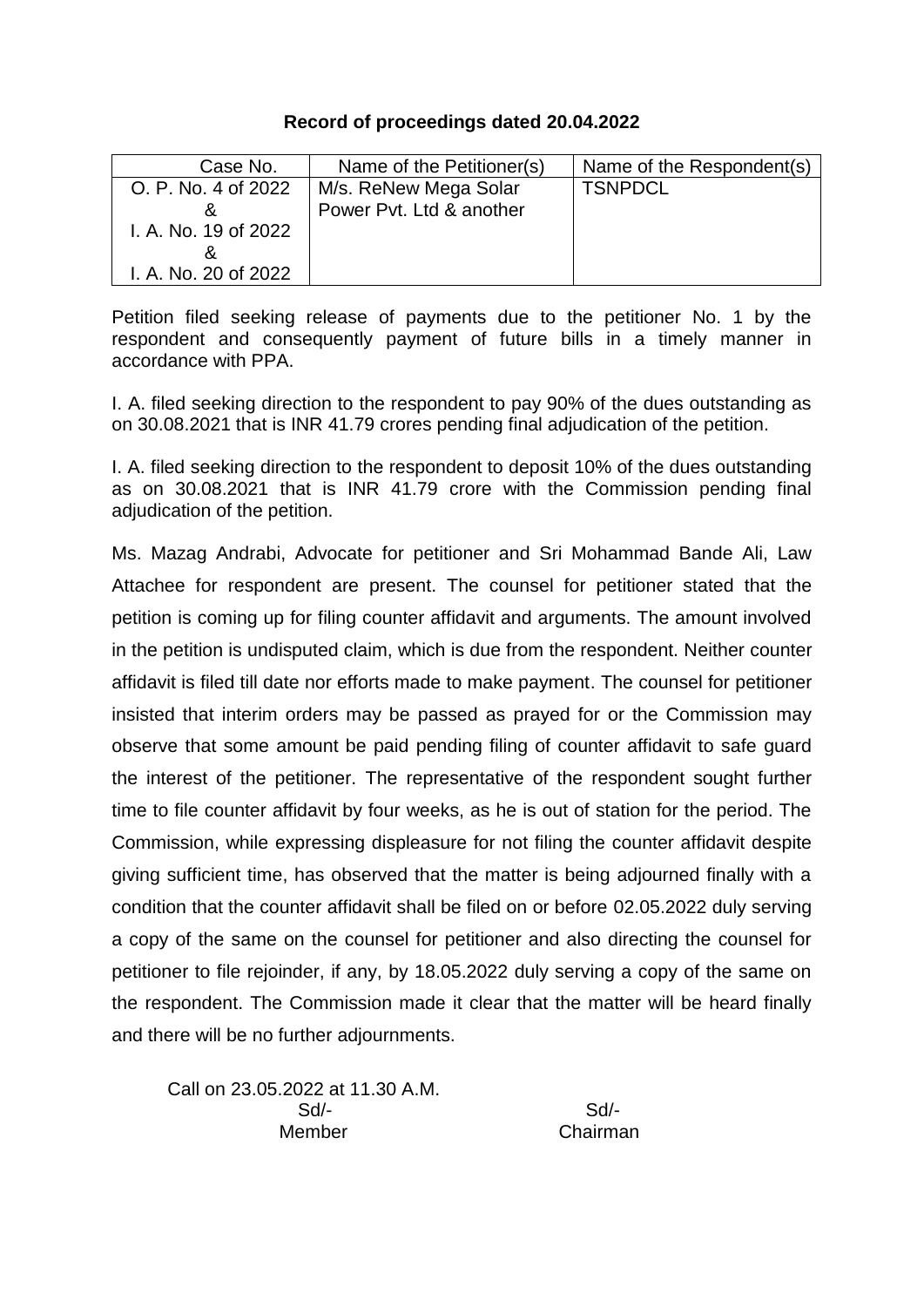| Case No.             | Name of the Petitioner(s)   | Name of the Respondent(s) |
|----------------------|-----------------------------|---------------------------|
| O. P. No. 5 of 2022  | M/s. ReNew Akshay Urja Pvt. | <b>TSSPDCL</b>            |
|                      | Ltd & another               |                           |
| I. A. No.21 of 2022  |                             |                           |
|                      |                             |                           |
| I. A. No. 22 of 2022 |                             |                           |

I. A. filed seeking direction to the respondent to deposit 10% of the dues outstanding as on 30.08.2021 that is INR 23.92 crore with the Commission pending final adjudication of the petition.

I. A. seeing direction to the respondent to pay 90% of the dues outstanding as on 30.08.2021 that is INR 23.92 crores pending final adjudication of the petition.

Ms. Mazag Andrabi, Advocate for petitioner and Sri Mohammad Bande Ali, Law Attachee for respondent are present. The counsel for petitioner stated that the petition is coming up for filing counter affidavit and arguments. The amount involved in the petition is undisputed claim, which is due from the respondent. Neither counter affidavit is filed till date nor efforts made to make payment. The counsel for petitioner insisted that interim orders may be passed as prayed for or the Commission may observe that some amount be paid pending filing of counter affidavit to safe guard the interest of the petitioner. The representative of the respondent sought further time to file counter affidavit by four weeks, as he is out of station for the period. The Commission, while expressing displeasure for not filing the counter affidavit despite giving sufficient time, has observed that the matter is being adjourned finally with a condition that the counter affidavit shall be filed on or before 02.05.2022 duly serving a copy of the same on the counsel for petitioner and also directing the counsel for petitioner to file rejoinder, if any, by 18.05.2022 duly serving a copy of the same on the respondent. The Commission made it clear that the matter will be heard finally and there will be no further adjournments.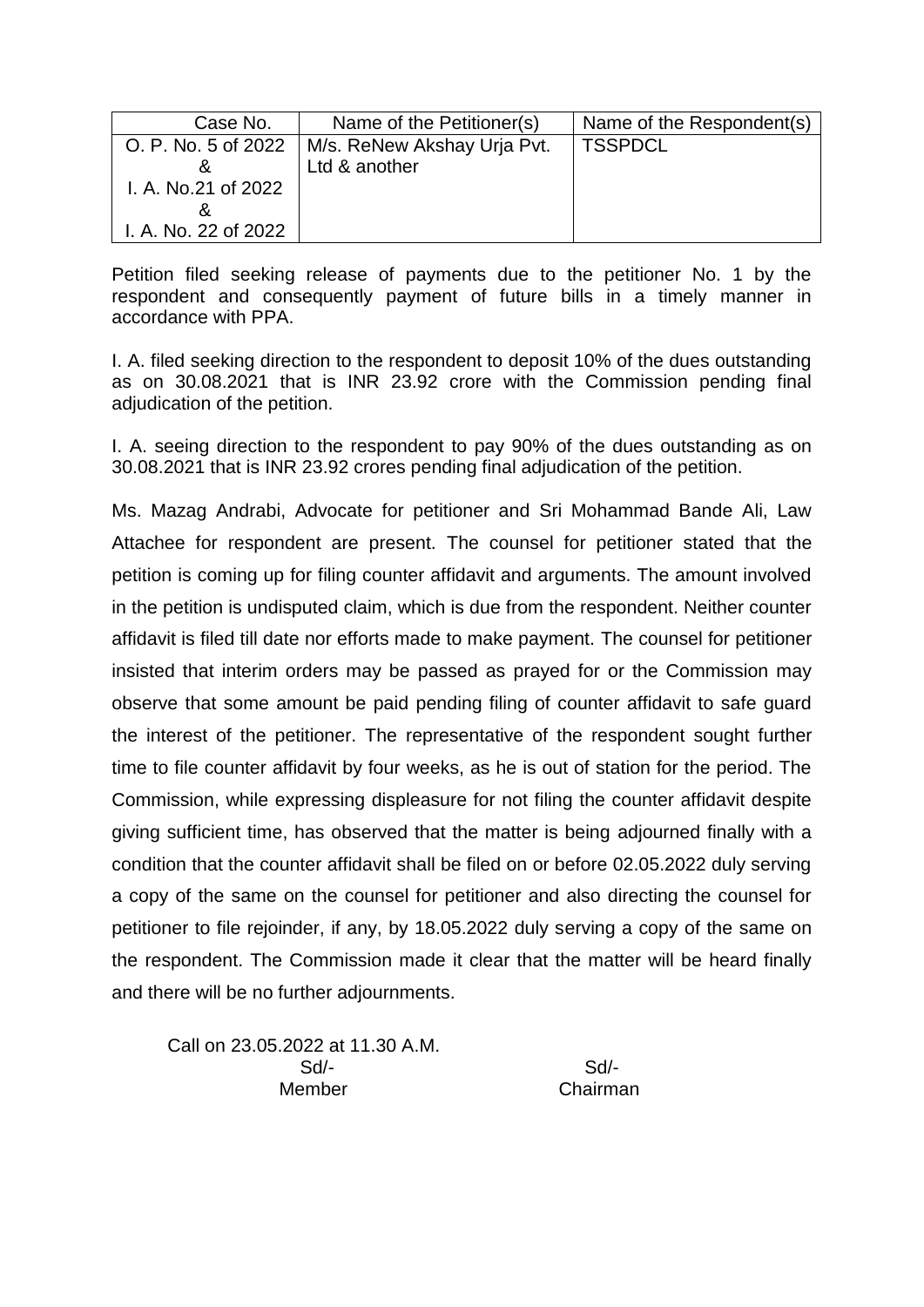| Case No.             | Name of the Petitioner(s)                         | Name of the Respondent(s) |
|----------------------|---------------------------------------------------|---------------------------|
|                      | O. P. No. 6 of 2022   M/s. ReNew Saur Shakti Pvt. | <b>TSSPDCL</b>            |
|                      | Ltd & another                                     |                           |
| I. A. No. 23 of 2022 |                                                   |                           |
|                      |                                                   |                           |
| I. A. No. 24 of 2022 |                                                   |                           |

I. A. filed seeking direction to the respondent to pay 90% of the dues outstanding as on 30.08.2021 that is INR 57.80 crore pending final adjudication of the petition.

I. A. filed seeking direction to the respondent to deposit 10% of the dues outstanding as on 30.08.2021 that is INR 25.04 crore with the Commission pending final adjudication of the petition.

Ms. Mazag Andrabi, Advocate for petitioner and Sri Mohammad Bande Ali, Law Attachee for respondent are present. The counsel for petitioner stated that the petition is coming up for filing counter affidavit and arguments. The amount involved in the petition is undisputed claim, which is due from the respondent. Neither counter affidavit is filed till date nor efforts made to make payment. The counsel for petitioner insisted that interim orders may be passed as prayed for or the Commission may observe that some amount be paid pending filing of counter affidavit to safe guard the interest of the petitioner. The representative of the respondent sought further time to file counter affidavit by four weeks, as he is out of station for the period. The Commission, while expressing displeasure for not filing the counter affidavit despite giving sufficient time, has observed that the matter is being adjourned finally with a condition that the counter affidavit shall be filed on or before 02.05.2022 duly serving a copy of the same on the counsel for petitioner and also directing the counsel for petitioner to file rejoinder, if any, by 18.05.2022 duly serving a copy of the same on the respondent. The Commission made it clear that the matter will be heard finally and there will be no further adjournments.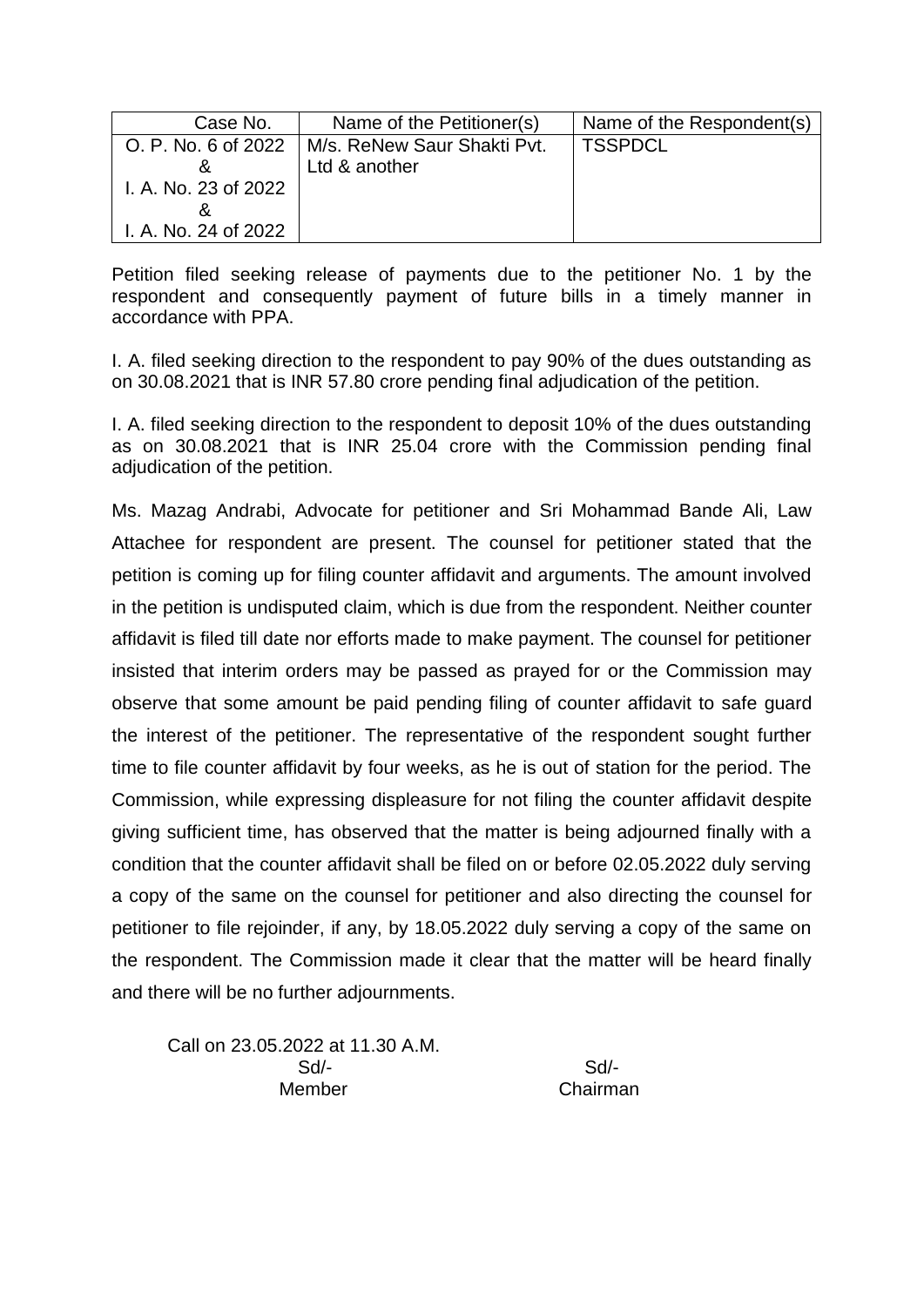| Case No.                       | Name of the Petitioner(s)                     | Name of the Respondent(s) |
|--------------------------------|-----------------------------------------------|---------------------------|
|                                | O. P. No. 7 of 2022   M/s. ReNew Solar Energy | <b>TSNPDCL</b>            |
|                                | (Telangana) Pvt. Ltd &                        |                           |
| I. A. No. 25 of 2022   another |                                               |                           |
|                                |                                               |                           |
| I. A. No. 26 of 2022           |                                               |                           |

I. A. filed seeking direction to the respondent to pay 90% of the dues outstanding as on 30.08.2021 that is INR 126.66 crore pending final adjudication of the petition.

I. A. filed seeking direction to the respondent to deposit 10% of the dues outstanding as on 30.08.2021 i.e., INR 126.66 crore with the Commission pending final adjudication of the petition.

Ms. Mazag Andrabi, Advocate for petitioner and Sri Mohammad Bande Ali, Law Attachee for respondent are present. The counsel for petitioner stated that the petition is coming up for filing counter affidavit and arguments. The amount involved in the petition is undisputed claim, which is due from the respondent. Neither counter affidavit is filed till date nor efforts made to make payment. The counsel for petitioner insisted that interim orders may be passed as prayed for or the Commission may observe that some amount be paid pending filing of counter affidavit to safe guard the interest of the petitioner. The representative of the respondent sought further time to file counter affidavit by four weeks, as he is out of station for the period. The Commission, while expressing displeasure for not filing the counter affidavit despite giving sufficient time, has observed that the matter is being adjourned finally with a condition that the counter affidavit shall be filed on or before 02.05.2022 duly serving a copy of the same on the counsel for petitioner and also directing the counsel for petitioner to file rejoinder, if any, by 18.05.2022 duly serving a copy of the same on the respondent. The Commission made it clear that the matter will be heard finally and there will be no further adjournments.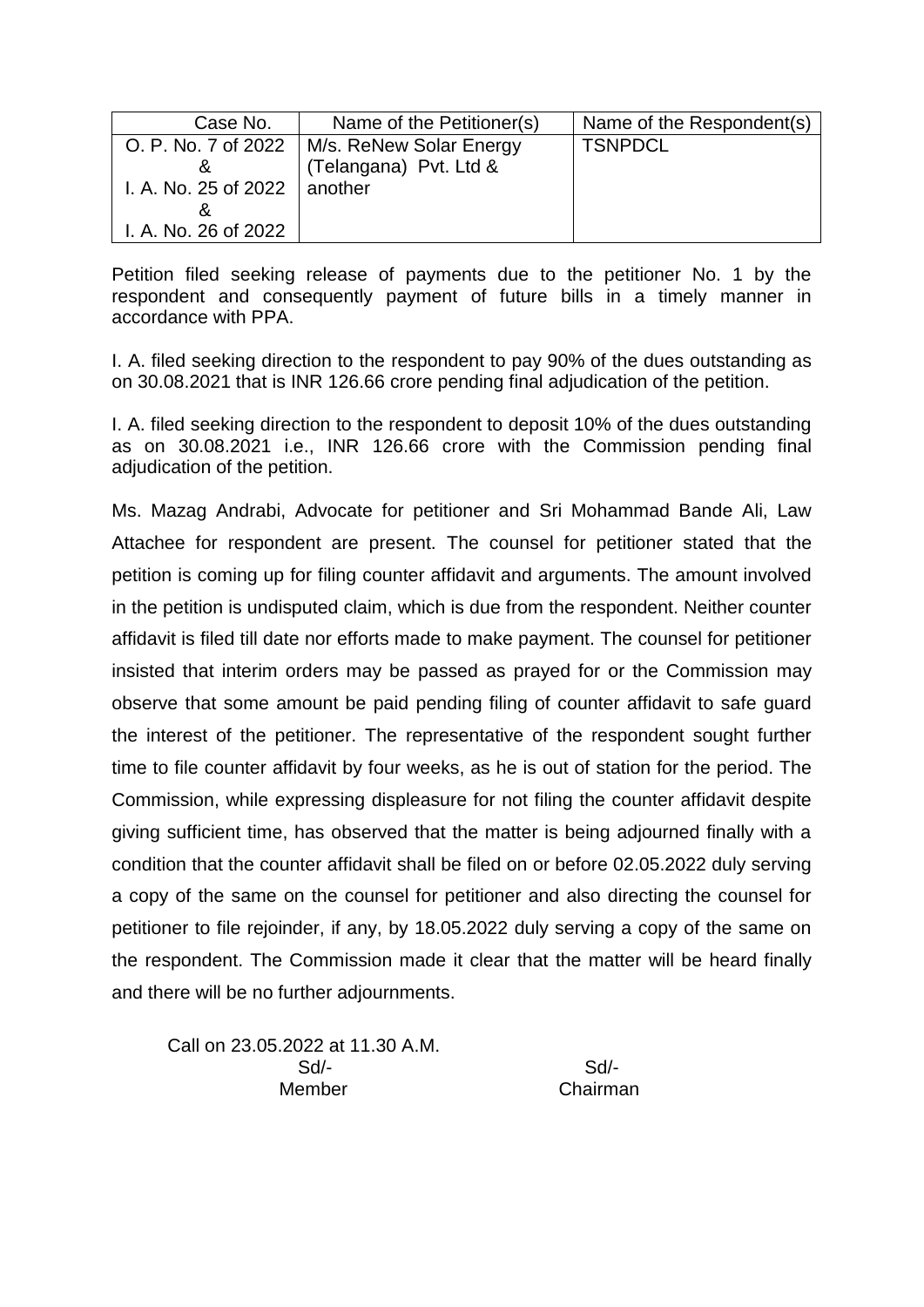| Case No.             | Name of the Petitioner(s)  | Name of the Respondent(s) |
|----------------------|----------------------------|---------------------------|
| O. P. No. 8 of 2022  | M/s. Prathamesh Solarfarms | <b>TSSPDCL</b>            |
|                      | Pyt. Ltd & another         |                           |
| I. A. No. 27 of 2022 |                            |                           |
|                      |                            |                           |
| I. A. No. 28 of 2022 |                            |                           |

I. A. filed seeking direction to the respondent to pay 90% of the dues outstanding as on 30.08.2021 that is INR 50.07 crore pending final adjudication of the petition.

I. A. filed seeking direction to the respondent to deposit 10% of the dues outstanding as on 30.08.2021 that is INR 50.07 crore with the Commission pending final adjudication of the petition.

Ms. Mazag Andrabi, Advocate for petitioner and Sri Mohammad Bande Ali, Law Attachee for respondent are present. The counsel for petitioner stated that the petition is coming up for filing counter affidavit and arguments. The amount involved in the petition is undisputed claim, which is due from the respondent. Neither counter affidavit is filed till date nor efforts made to make payment. The counsel for petitioner insisted that interim orders may be passed as prayed for or the Commission may observe that some amount be paid pending filing of counter affidavit to safe guard the interest of the petitioner. The representative of the respondent sought further time to file counter affidavit by four weeks, as he is out of station for the period. The Commission, while expressing displeasure for not filing the counter affidavit despite giving sufficient time, has observed that the matter is being adjourned finally with a condition that the counter affidavit shall be filed on or before 02.05.2022 duly serving a copy of the same on the counsel for petitioner and also directing the counsel for petitioner to file rejoinder, if any, by 18.05.2022 duly serving a copy of the same on the respondent. The Commission made it clear that the matter will be heard finally and there will be no further adjournments.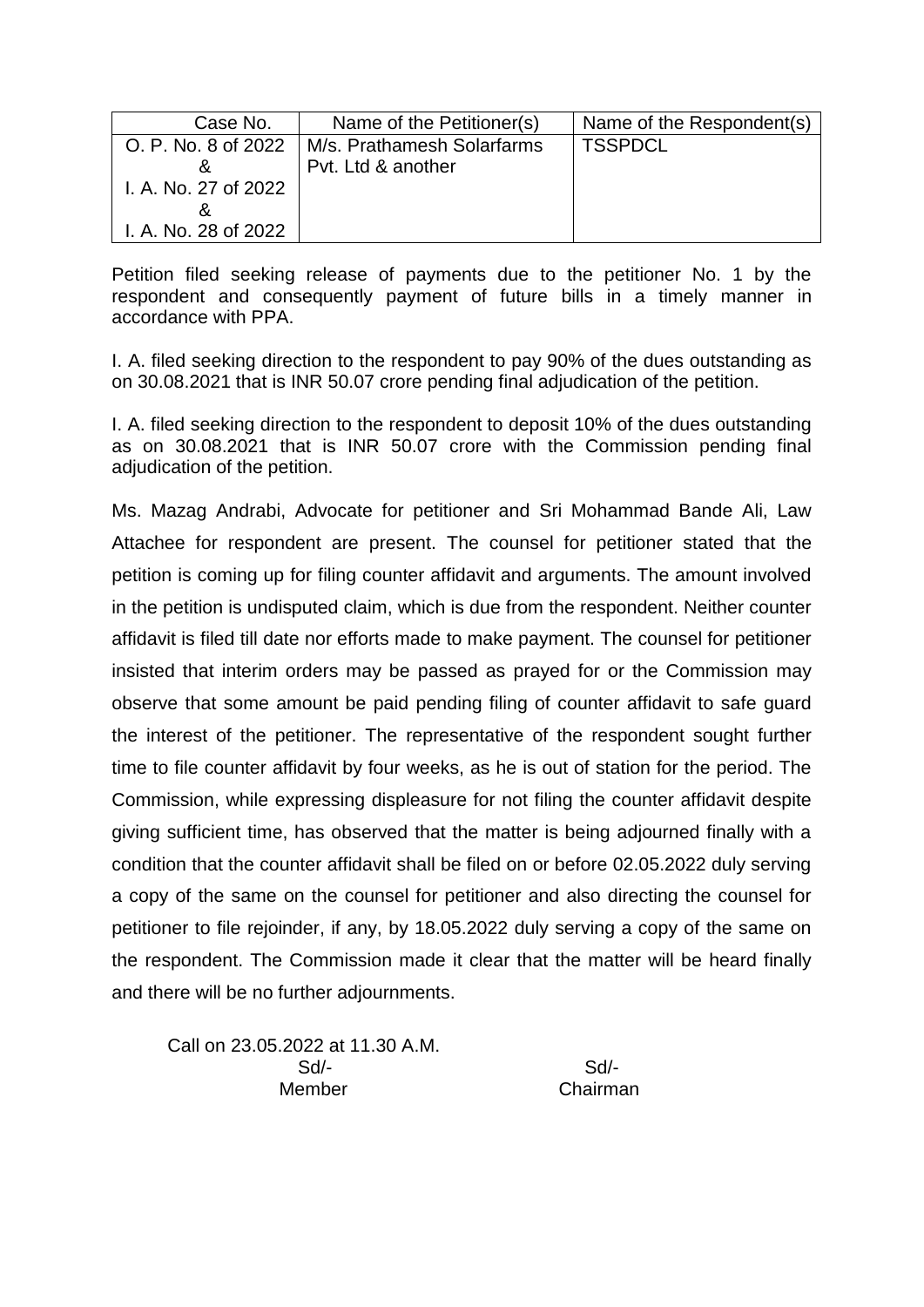| Case No.             | Name of the Petitioner(s)   | Name of the Respondent(s) |
|----------------------|-----------------------------|---------------------------|
| O. P. No. 9 of 2022  | M/s. ReNew Akshay Urja Pvt. | <b>TSSPDCL</b>            |
|                      | Ltd & another               |                           |
| I. A. No. 15 of 2022 |                             |                           |
| α                    |                             |                           |
| I. A. No. 16 of 2022 |                             |                           |

I. A. filed seeking direction to the respondent to pay 90% of the dues outstanding as on 30.08.2021 that is INR 102.92 crore pending final adjudication of the petition.

I. A. filed seeking direction to the respondent to deposit 10% of the dues outstanding as on 30.08.2021 that is INR 102.92 crore with the Commission pending final adiudication of the petition.

Ms. Mazag Andrabi, Advocate for petitioner and Sri Mohammad Bande Ali, Law Attachee for respondent are present. The counsel for petitioner stated that the petition is coming up for filing counter affidavit and arguments. The amount involved in the petition is undisputed claim, which is due from the respondent. Neither counter affidavit is filed till date nor efforts made to make payment. The counsel for petitioner insisted that interim orders may be passed as prayed for or the Commission may observe that some amount be paid pending filing of counter affidavit to safe guard the interest of the petitioner. The representative of the respondent sought further time to file counter affidavit by four weeks, as he is out of station for the period. The Commission, while expressing displeasure for not filing the counter affidavit despite giving sufficient time, has observed that the matter is being adjourned finally with a condition that the counter affidavit shall be filed on or before 02.05.2022 duly serving a copy of the same on the counsel for petitioner and also directing the counsel for petitioner to file rejoinder, if any, by 18.05.2022 duly serving a copy of the same on the respondent. The Commission made it clear that the matter will be heard finally and there will be no further adjournments.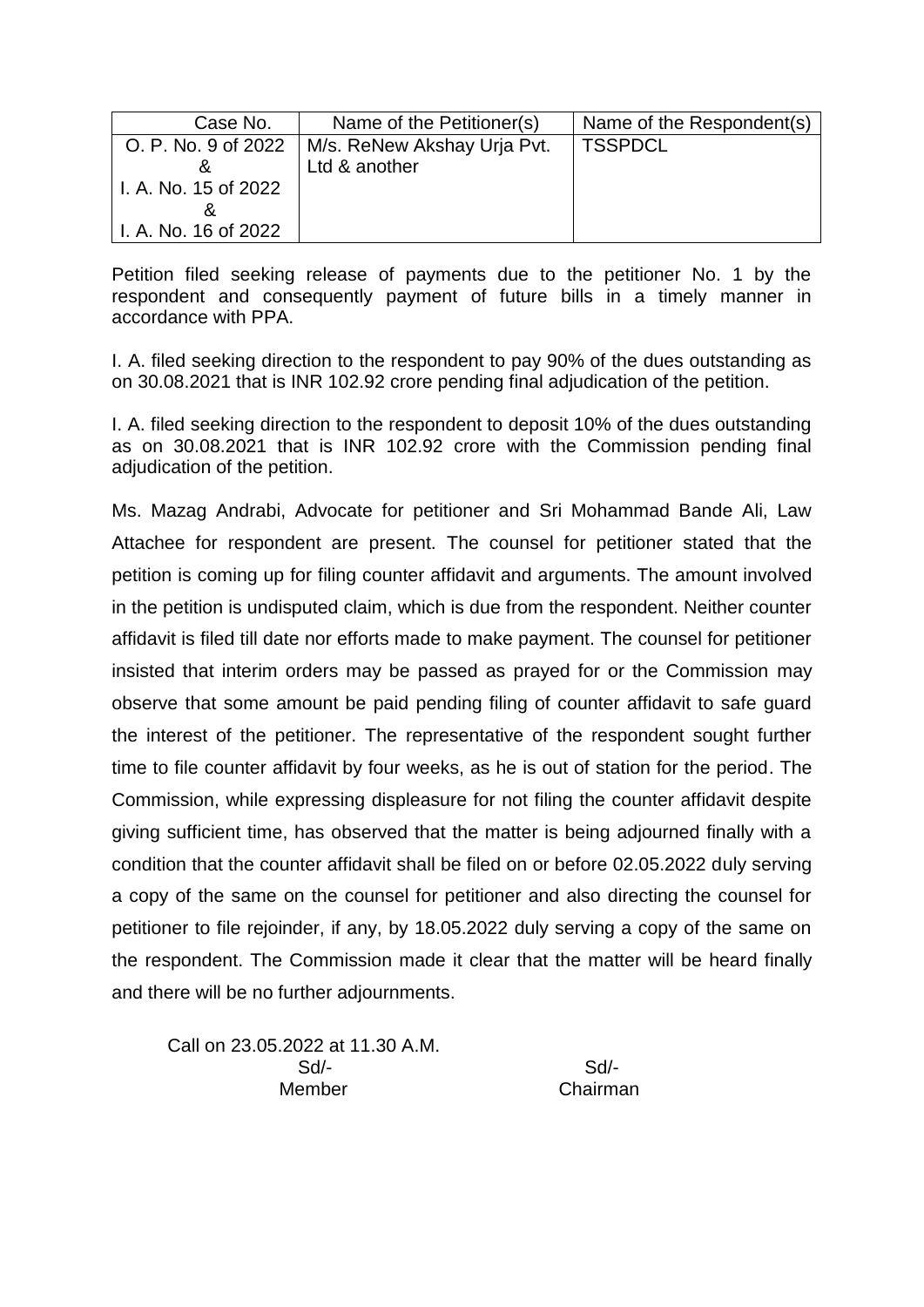| Case No.             | Name of the Petitioner(s)                          | Name of the Respondent(s) |
|----------------------|----------------------------------------------------|---------------------------|
|                      | O. P. No. 10 of 2022   M/s. ReNew Saur Shakti Pvt. | <b>TSNPDCL</b>            |
|                      | Ltd & another                                      |                           |
| I. A. No.17 of 2022  |                                                    |                           |
|                      |                                                    |                           |
| I. A. No. 18 of 2022 |                                                    |                           |

I. A. filed seeking direction to the respondent to pay 90% of the dues outstanding as on 30.08.2021 that is INR 25.04 crore pending final adjudication of the petition.

I. A. filed seeking direction to the respondent to deposit 10% of the dues outstanding as on 30.08.2021 that is INR 25.04 crore with the Commission pending final adjudication of the petition.

Ms. Mazag Andrabi, Advocate for petitioner and Sri Mohammad Bande Ali, Law Attachee for respondent are present. The counsel for petitioner stated that the petition is coming up for filing counter affidavit and arguments. The amount involved in the petition is undisputed claim, which is due from the respondent. Neither counter affidavit is filed till date nor efforts made to make payment. The counsel for petitioner insisted that interim orders may be passed as prayed for or the Commission may observe that some amount be paid pending filing of counter affidavit to safe guard the interest of the petitioner. The representative of the respondent sought further time to file counter affidavit by four weeks, as he is out of station for the period. The Commission, while expressing displeasure for not filing the counter affidavit despite giving sufficient time, has observed that the matter is being adjourned finally with a condition that the counter affidavit shall be filed on or before 02.05.2022 duly serving a copy of the same on the counsel for petitioner and also directing the counsel for petitioner to file rejoinder, if any, by 18.05.2022 duly serving a copy of the same on the respondent. The Commission made it clear that the matter will be heard finally and there will be no further adjournments.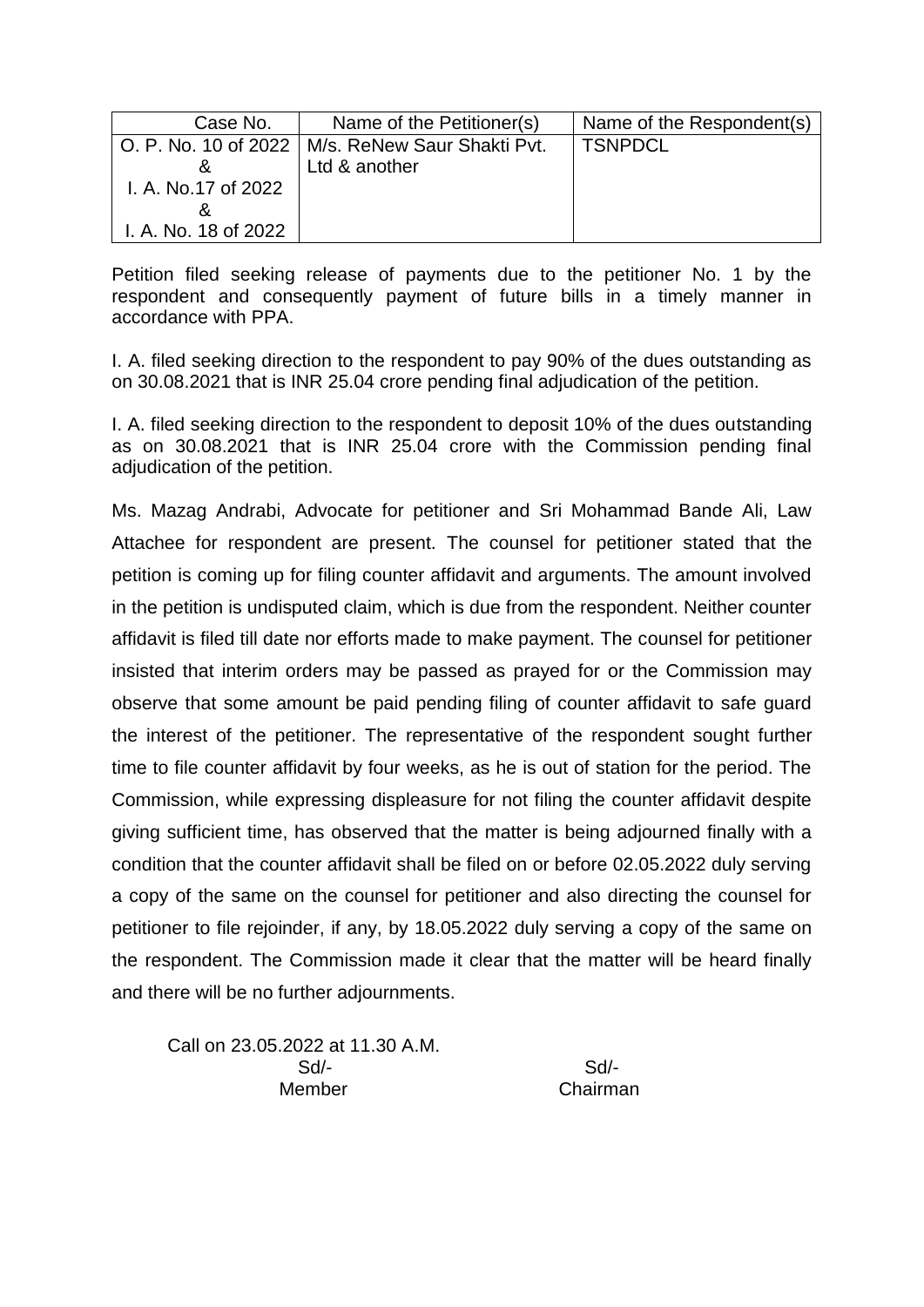| Case No.             | Name of the Petitioner(s) | Name of the Respondent(s) |
|----------------------|---------------------------|---------------------------|
| O. P. No. 11 of 2022 | M/s. Winsol Solar Fields  | <b>TSSPDCL</b>            |
|                      | (Polepally) Pvt. Ltd      |                           |
| I. A. No. 3 of 2022  |                           |                           |

Petition filed seeking release of payments due with interest for late payment along with late payment surcharge and consequential relief of payment of future bills in a timely manner in accordance with PPA.

I. A. filed seeking interim order directing the respondent to pay 75% of the overdue amounts along with interest for late payment to the petitioner within one week.

Sri Aditya K Singh, Advocate representing M/s. Link Legal Advocates for petitioner and Sri Mohammad Bande Ali, Law Attachee for respondent are present. The counsel for petitioner stated that the petition is coming up for filing counter affidavit and arguments. The amount involved in the petition is undisputed claim, which is due from the respondent. Neither counter affidavit is filed till date nor efforts made to make payment. The counsel for petitioner insisted that interim orders may be passed as prayed for or the Commission may observe that some amount be paid pending filing of counter affidavit to safe guard the interest of the petitioner. The representative of the respondent sought further time to file counter affidavit by four weeks, as he is out of station for the period. The Commission, while expressing displeasure for not filing the counter affidavit despite giving sufficient time, has observed that the matter is being adjourned finally with a condition that the counter affidavit shall be filed on or before 02.05.2022 duly serving a copy of the same on the counsel for petitioner and also directing the counsel for petitioner to file rejoinder, if any, by 18.05.2022 duly serving a copy of the same on the respondent. The Commission made it clear that the matter will be heard finally and there will be no further adjournments.

| Case No.             | Name of the Petitioner(s) | Name of the Respondent(s) |
|----------------------|---------------------------|---------------------------|
| O. P. No. 12 of 2022 | M/s. Mahabubnagar Solar   | <b>TSSPDCL</b>            |
|                      | Parks Pyt. Ltd            |                           |
| I. A. No. 4 of 2022  |                           |                           |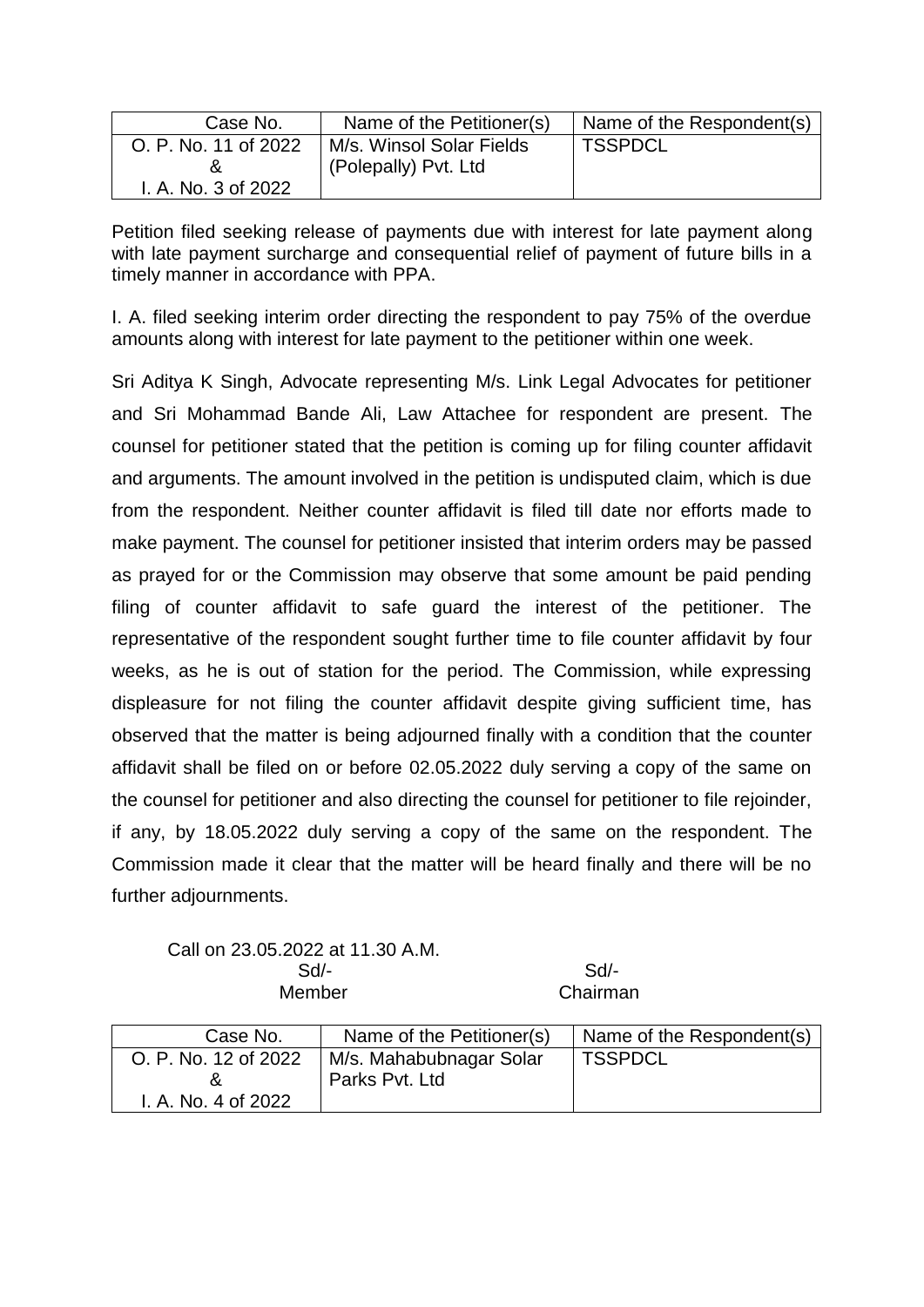Petition filed seeking release of payments due with interest for late payment along with late payment surcharge and consequential relief of payment of future bills in a timely manner in accordance with PPA.

I. A. filed seeking interim order directing the respondent to pay 75% of the overdue amounts along with interest for late payment to the petitioner within one week.

Sri Aditya K. Singh, Advocate representing M/s. Link Legal Advocates for petitioner and Sri Mohammad Bande Ali, Law Attachee for respondent are present. The counsel for petitioner stated that the petition is coming up for filing counter affidavit and arguments. The amount involved in the petition is undisputed claim, which is due from the respondent. Neither counter affidavit is filed till date nor efforts made to make payment. The counsel for petitioner insisted that interim orders may be passed as prayed for or the Commission may observe that some amount be paid pending filing of counter affidavit to safe guard the interest of the petitioner. The representative of the respondent sought further time to file counter affidavit by four weeks, as he is out of station for the period. The Commission, while expressing displeasure for not filing the counter affidavit despite giving sufficient time, has observed that the matter is being adjourned finally with a condition that the counter affidavit shall be filed on or before 02.05.2022 duly serving a copy of the same on the counsel for petitioner and also directing the counsel for petitioner to file rejoinder, if any, by 18.05.2022 duly serving a copy of the same on the respondent. The Commission made it clear that the matter will be heard finally and there will be no further adjournments.

Call on 23.05.2022 at 11.30 A.M. Sd/- Sd/- Member Chairman

| Case No.             | Name of the Petitioner(s) | Name of the Respondent(s) |
|----------------------|---------------------------|---------------------------|
| O. P. No. 13 of 2022 | M/s. Winsol Solar Fields  | <b>TSSPDCL</b>            |
|                      | (Polepally) Pvt. Ltd      |                           |
| I. A. No. 5 of 2022  |                           |                           |

Petition filed seeking release of payments due with interest for late payment along with late payment surcharge and consequential relief of payment of future bills in a timely manner in accordance with PPA.

I. A. filed seeking interim order directing the respondent to pay 75% of the overdue amounts along with interest for late payment to the petitioner within one week.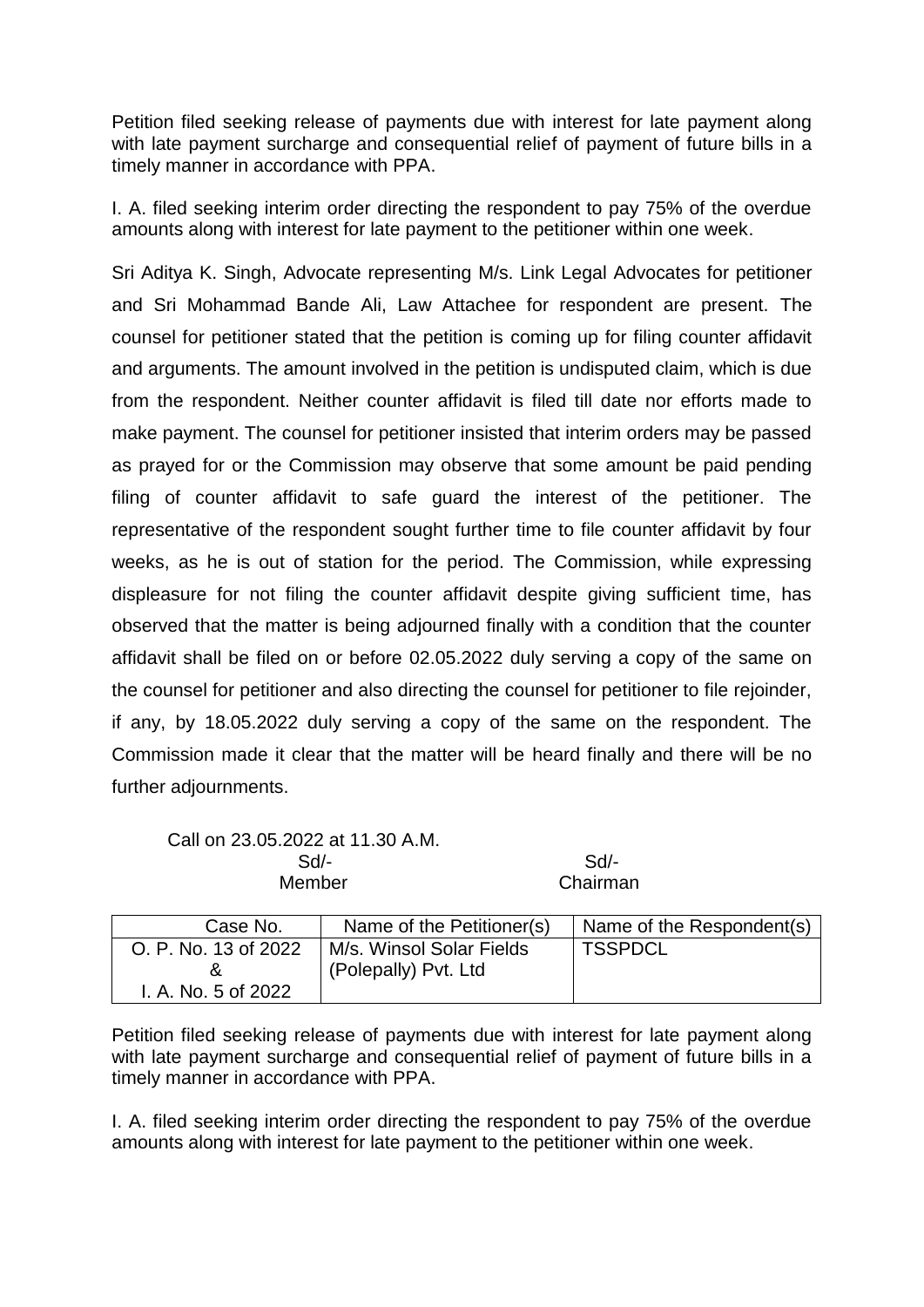Sri Aditya K. Singh, Advocate representing M/s. Link Legal Advocates for petitioner and Sri Mohammad Bande Ali, Law Attachee for respondent are present. The counsel for petitioner stated that the petition is coming up for filing counter affidavit and arguments. The amount involved in the petition is undisputed claim, which is due from the respondent. Neither counter affidavit is filed till date nor efforts made to make payment. The counsel for petitioner insisted that interim orders may be passed as prayed for or the Commission may observe that some amount be paid pending filing of counter affidavit to safe guard the interest of the petitioner. The representative of the respondent sought further time to file counter affidavit by four weeks, as he is out of station for the period. The Commission, while expressing displeasure for not filing the counter affidavit despite giving sufficient time, has observed that the matter is being adjourned finally with a condition that the counter affidavit shall be filed on or before 02.05.2022 duly serving a copy of the same on the counsel for petitioner and also directing the counsel for petitioner to file rejoinder, if any, by 18.05.2022 duly serving a copy of the same on the respondent. The Commission made it clear that the matter will be heard finally and there will be no further adjournments.

Call on 23.05.2022 at 11.30 A.M. Sd/- Sd/- Member Chairman

| Case No.            | Name of the Petitioner(s)                                        | Name of the Respondent(s) |
|---------------------|------------------------------------------------------------------|---------------------------|
|                     | O. P. No. 14 of 2022   M/s. Polepally Solar Parks Pvt.   TSSPDCL |                           |
|                     | ∟td.                                                             |                           |
| I. A. No. 6 of 2022 |                                                                  |                           |

Petition filed seeking release of payments due with interest for late payment along with late payment surcharge and consequential relief of payment of future bills in a timely manner in accordance with PPA.

I. A. filed seeking interim order directing the respondent to pay 75% of the overdue amounts along with interest for late payment to the petitioner within one week.

Sri Aditya K. Singh, Advocate representing M/s. Link Legal Advocates for petitioner and Sri Mohammad Bande Ali, Law Attachee for respondent are present. The counsel for petitioner stated that the petition is coming up for filing counter affidavit and arguments. The amount involved in the petition is undisputed claim, which is due from the respondent. Neither counter affidavit is filed till date nor efforts made to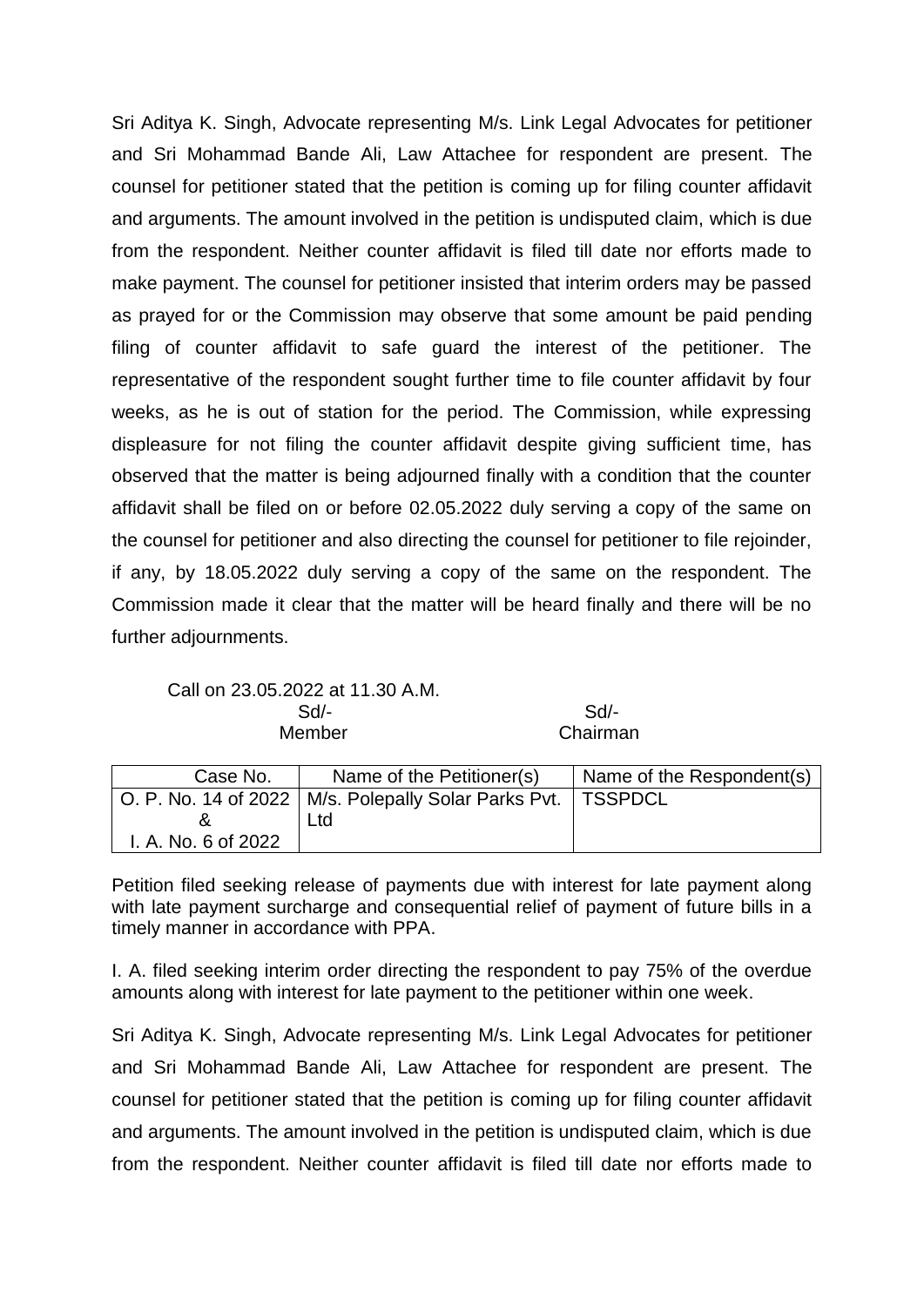make payment. The counsel for petitioner insisted that interim orders may be passed as prayed for or the Commission may observe that some amount be paid pending filing of counter affidavit to safe guard the interest of the petitioner. The representative of the respondent sought further time to file counter affidavit by four weeks, as he is out of station for the period. The Commission, while expressing displeasure for not filing the counter affidavit despite giving sufficient time, has observed that the matter is being adjourned finally with a condition that the counter affidavit shall be filed on or before 02.05.2022 duly serving a copy of the same on the counsel for petitioner and also directing the counsel for petitioner to file rejoinder, if any, by 18.05.2022 duly serving a copy of the same on the respondent. The Commission made it clear that the matter will be heard finally and there will be no further adjournments.

Call on 23.05.2022 at 11.30 A.M. Sd/- Sd/- Member Chairman

| Case No.                             | Name of the Petitioner(s) | Name of the Respondent(s) |
|--------------------------------------|---------------------------|---------------------------|
| $\vert$ O. P. No. 15 of 2022 $\vert$ | M/s. Winsol Solar Fields  | <b>TSSPDCL</b>            |
|                                      | (Polepally) Pvt. Ltd      |                           |
| I. A. No. 7 of 2022                  |                           |                           |

Petition filed seeking release of payments due with interest for late payment along with late payment surcharge and consequential relief of payment of future bills in a timely manner in accordance with PPA.

I. A. filed seeking interim order directing the respondent to pay 75% of the overdue amounts along with interest for late payment to the petitioner within one week.

Sri Aditya K. Singh, Advocate representing M/s. Link Legal Advocates for petitioner and Sri Mohammad Bande Ali, Law Attachee for respondent are present. The counsel for petitioner stated that the petition is coming up for filing counter affidavit and arguments. The amount involved in the petition is undisputed claim, which is due from the respondent. Neither counter affidavit is filed till date nor efforts made to make payment. The counsel for petitioner insisted that interim orders may be passed as prayed for or the Commission may observe that some amount be paid pending filing of counter affidavit to safe guard the interest of the petitioner. The representative of the respondent sought further time to file counter affidavit by four weeks, as he is out of station for the period. The Commission, while expressing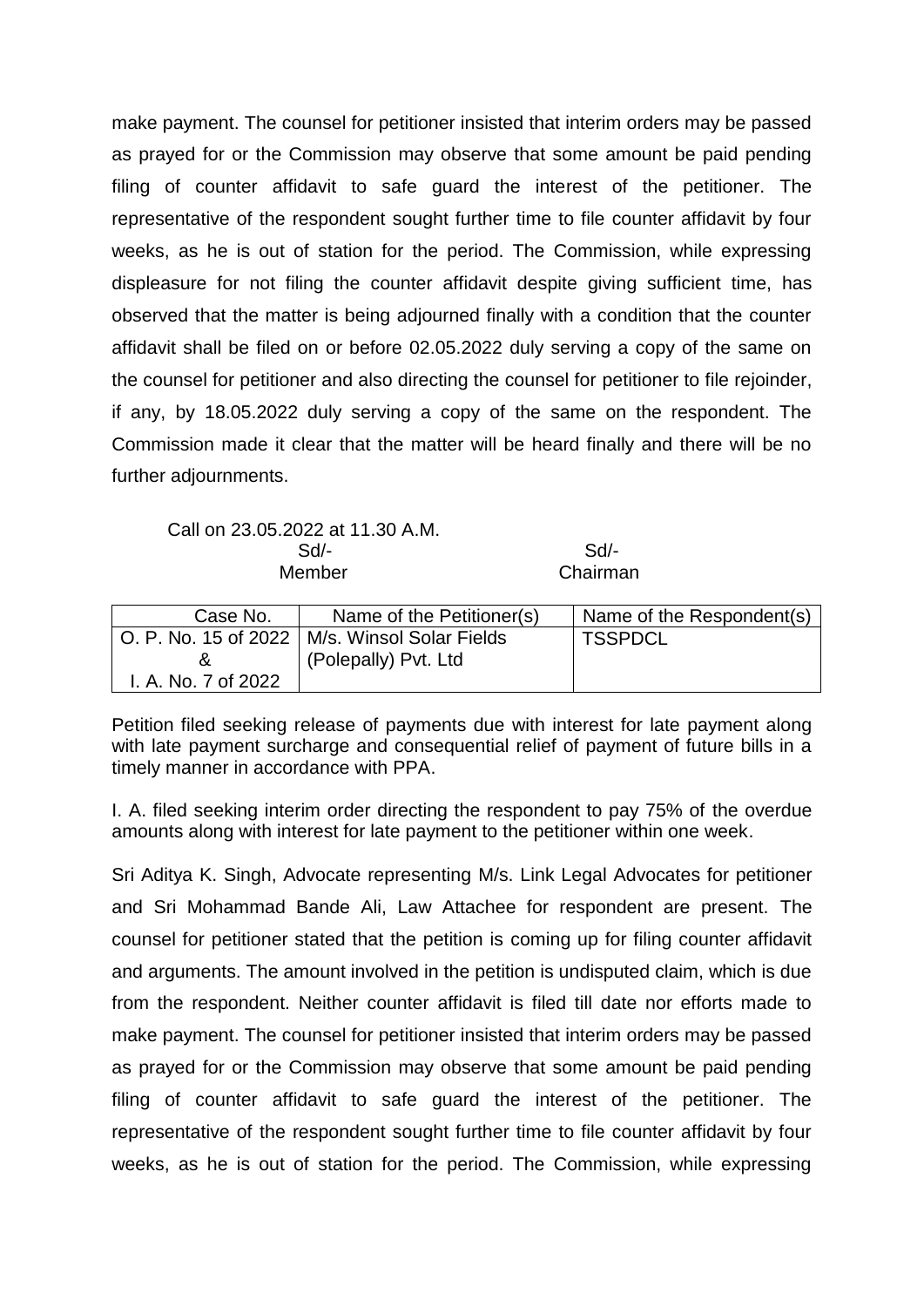displeasure for not filing the counter affidavit despite giving sufficient time, has observed that the matter is being adjourned finally with a condition that the counter affidavit shall be filed on or before 02.05.2022 duly serving a copy of the same on the counsel for petitioner and also directing the counsel for petitioner to file rejoinder, if any, by 18.05.2022 duly serving a copy of the same on the respondent. The Commission made it clear that the matter will be heard finally and there will be no further adjournments.

Call on 23.05.2022 at 11.30 A.M.

 Sd/- Sd/- Member Chairman

| Case No.             | Name of the Petitioner(s)                            | Name of the Respondent(s) |
|----------------------|------------------------------------------------------|---------------------------|
|                      | O. P. No. 16 of 2022   M/s. ACME Solar Holdings Pvt. | <b>TSSPDCL</b>            |
|                      | Ltd & M/s. ACME PV /                                 |                           |
|                      | I. A. No. 8 of 2022 $\mid$ Powertech Pvt. Ltd.       |                           |
|                      |                                                      |                           |
| I. A. No. 31 of 2022 |                                                      |                           |
|                      |                                                      |                           |
| I. A. No. 32 of 2022 |                                                      |                           |

Petition filed seeking release of payments due to the petitioners by the respondent and consequently payment of future bills in a timely manner in accordance with PPA. I. A. filed seeking direction to the respondent not to take any precipitative / coercive / adverse action against the petitioners / applicants during the pendency of the present petition.

I. A. filed seeking directions to forthwith make the payment of INR 46.96 crores being the outstanding amount for the period of 10 months out of the total amount of INR 68.37 crores (being the total amount outstanding for a period of 14 months)

I. A. filed seeking amendment to the prayer in the petition

Sri Shreshth Sharma, Advocate representing M/s. HSA Legal counsel for petitioner and Sri Mohammad Bande Ali, Law Attachee for respondent are present. The counsel for petitioner stated that the petition is coming up for filing counter affidavit and arguments. The amount involved in the petition is undisputed claim, which is due from the respondent. Neither counter affidavit is filed till date nor efforts made to make payment. The counsel for petitioner insisted that interim orders may be passed as prayed for or the Commission may observe that some amount be paid pending filing of counter affidavit to safe guard the interest of the petitioner. The representative of the respondent sought further time to file counter affidavit by four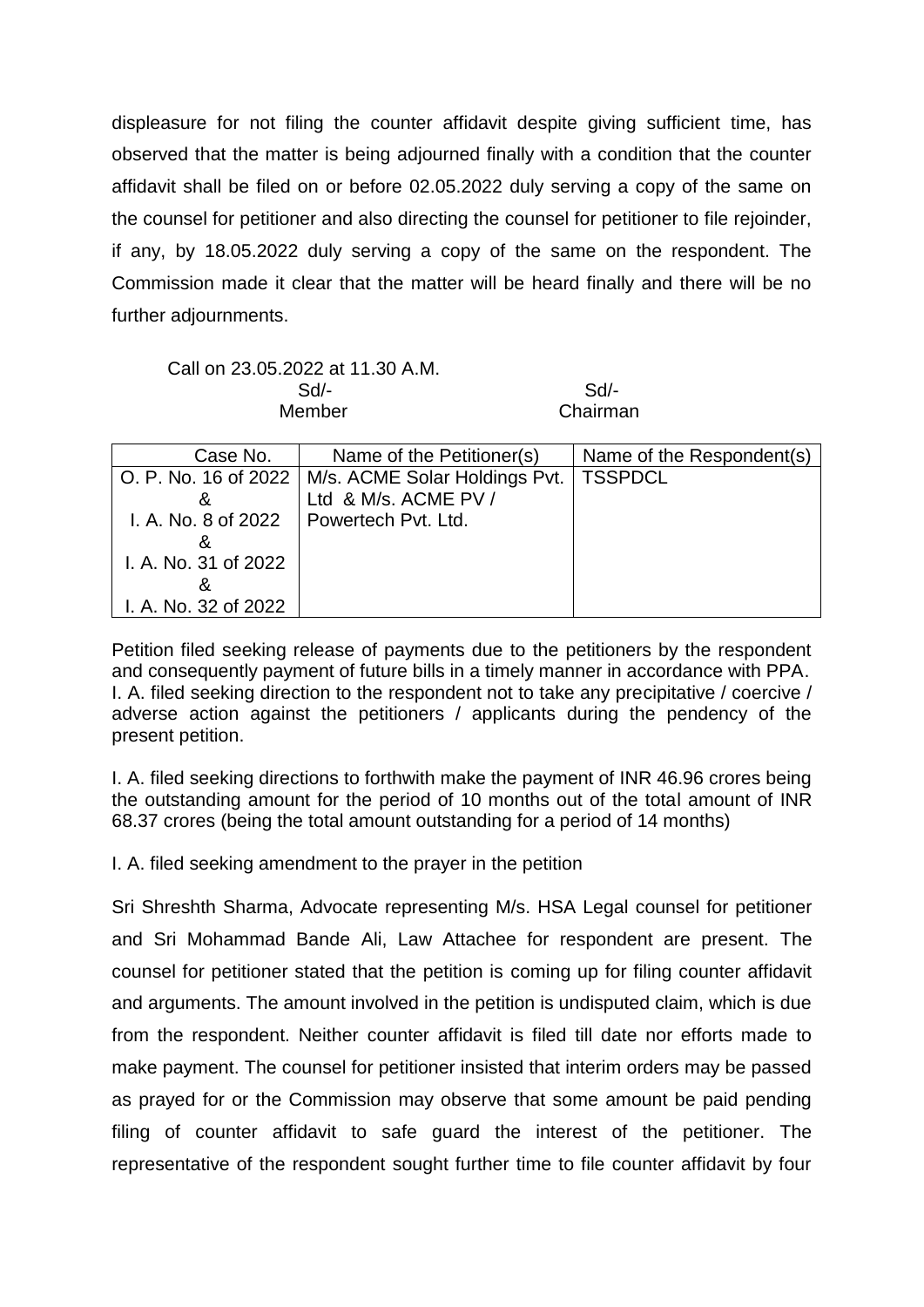weeks, as he is out of station for the period. The Commission, while expressing displeasure for not filing the counter affidavit despite giving sufficient time, has observed that the matter is being adjourned finally with a condition that the counter affidavit shall be filed on or before 02.05.2022 duly serving a copy of the same on the counsel for petitioner and also directing the counsel for petitioner to file rejoinder, if any, by 18.05.2022 duly serving a copy of the same on the respondent. The Commission made it clear that the matter will be heard finally and there will be no further adjournments.

## Call on 23.05.2022 at 11.30 A.M. Sd/- Sd/- Member Chairman

| Case No.             | Name of the Petitioner(s)                            | Name of the Respondent(s) |
|----------------------|------------------------------------------------------|---------------------------|
|                      | O. P. No. 17 of 2022   M/s. ACME Solar Holdings Pvt. | <b>TSSPDCL</b>            |
|                      | Ltd & M/s. Dayakara Solar                            |                           |
| I. A. No.9 of 2022   | Power Pvt. Ltd.                                      |                           |
|                      |                                                      |                           |
| I. A. No. 33 of 2022 |                                                      |                           |
|                      |                                                      |                           |
| I. A. No. 34 of 2022 |                                                      |                           |

Petition filed seeking release of payments due to the petitioners by the respondent and consequently payment of future bills in a timely manner in accordance with PPA.

I. A. filed seeking direction to the respondent not to take any precipitative / coercive / adverse action against the petitioners / applicants during the pendency of the present petition.

I. A. filed seeking directions to forthwith make the payment of INR 33.84 crores being the outstanding amount for the period of 10 months out of the total amount of INR 46.40 crores (being the total amount outstanding for a period of 14 months)

I. A. filed seeking amendment to the prayer in the petition

Sri Shreshth Sharma, Advocate representing M/s. HSA Legal counsel for petitioner and Sri Mohammad Bande Ali, Law Attachee for respondent are present. The counsel for petitioner stated that the petition is coming up for filing counter affidavit and arguments. The amount involved in the petition is undisputed claim, which is due from the respondent. Neither counter affidavit is filed till date nor efforts made to make payment. The counsel for petitioner insisted that interim orders may be passed as prayed for or the Commission may observe that some amount be paid pending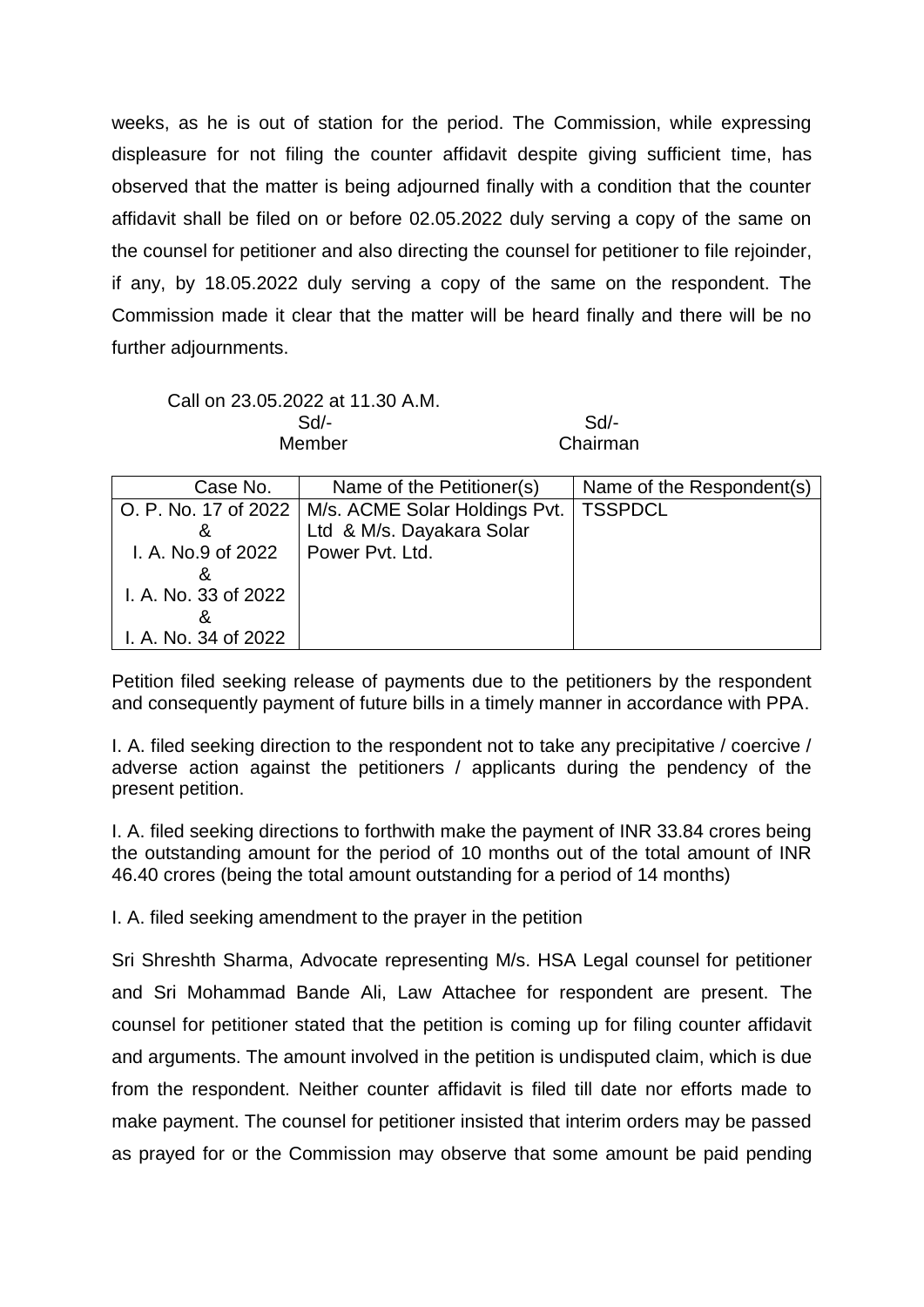filing of counter affidavit to safe guard the interest of the petitioner. The representative of the respondent sought further time to file counter affidavit by four weeks, as he is out of station for the period. The Commission, while expressing displeasure for not filing the counter affidavit despite giving sufficient time, has observed that the matter is being adjourned finally with a condition that the counter affidavit shall be filed on or before 02.05.2022 duly serving a copy of the same on the counsel for petitioner and also directing the counsel for petitioner to file rejoinder, if any, by 18.05.2022 duly serving a copy of the same on the respondent. The Commission made it clear that the matter will be heard finally and there will be no further adjournments.

Call on 23.05.2022 at 11.30 A.M. Sd/- Sd/- Member **Chairman** 

| Case No.                               | Name of the Petitioner(s)                            | Name of the Respondent(s) |
|----------------------------------------|------------------------------------------------------|---------------------------|
|                                        | O. P. No. 18 of 2022   M/s. ACME Solar Holdings Pvt. | <b>TSSPDCL</b>            |
|                                        | Ltd & M/s. Grahati Solar                             |                           |
| I. A. No.10 of 2022   Energy Pvt. Ltd. |                                                      |                           |
|                                        |                                                      |                           |
| I. A. No. 29 of 2022                   |                                                      |                           |
|                                        |                                                      |                           |
| I. A. No. 30 of 2022                   |                                                      |                           |

Petition filed seeking release of payments due to the petitioners by the respondent and consequently payment of future bills in a timely manner in accordance with PPA.

I. A. filed seeking direction to the respondent not to take any precipitative / coercive / adverse action against the petitioners / applicants during the pendency of the present petition.

I. A. filed seeking directions to forthwith make the payment of INR 56.81 crores being the outstanding amount for the period of 10 months out of the total amount of INR 80.47 crores (being the total amount outstanding for a period of 14 months)

I. A. filed seeking amendment to the prayer in the petition

Sri Shreshth Sharma, Advocate representing M/s. HSA Legal counsel for petitioner and Sri Mohammad Bande Ali, Law Attachee for respondent are present. The counsel for petitioner stated that the petition is coming up for filing counter affidavit and arguments. The amount involved in the petition is undisputed claim, which is due from the respondent. Neither counter affidavit is filed till date nor efforts made to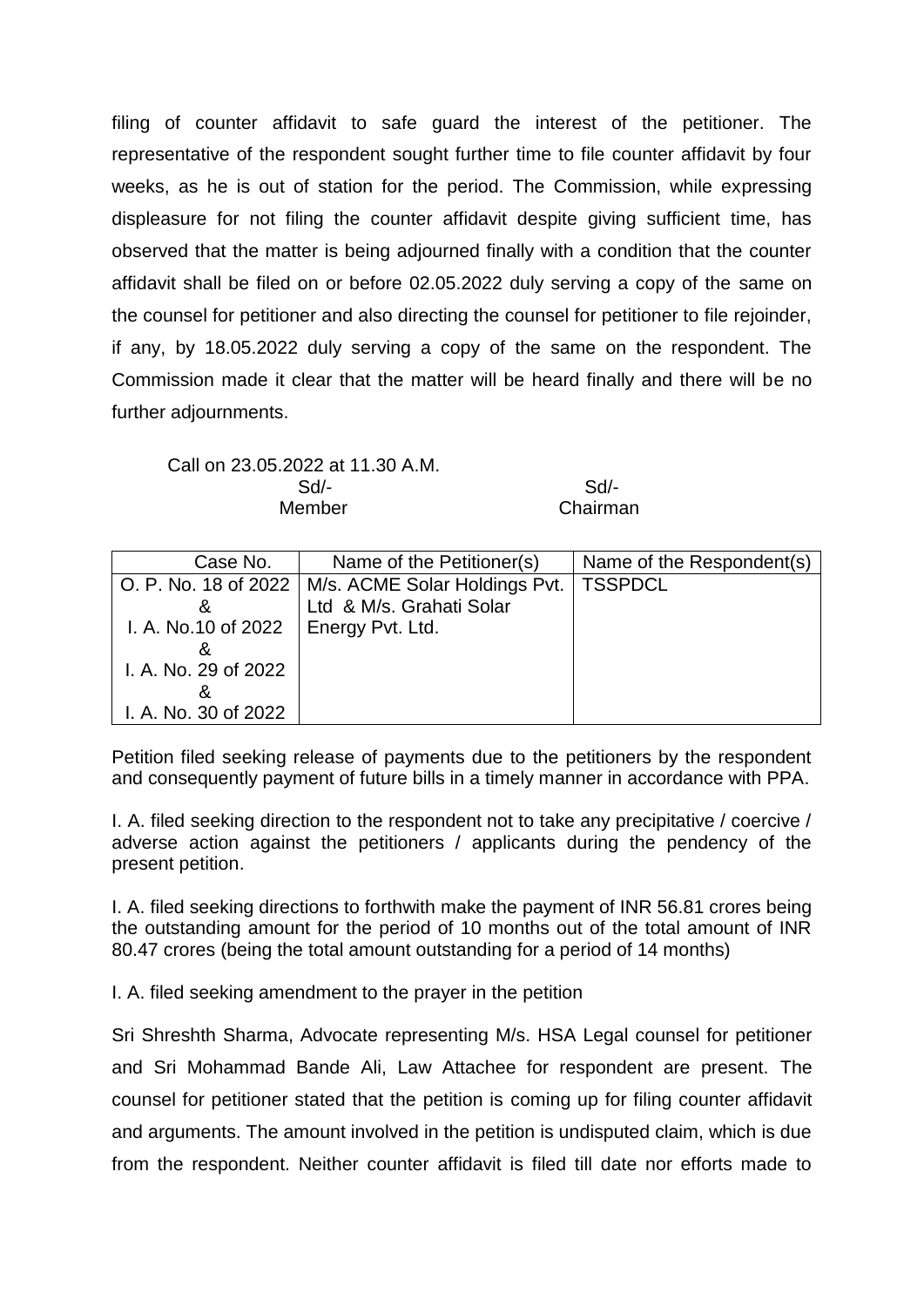make payment. The counsel for petitioner insisted that interim orders may be passed as prayed for or the Commission may observe that some amount be paid pending filing of counter affidavit to safe guard the interest of the petitioner. The representative of the respondent sought further time to file counter affidavit by four weeks, as he is out of station for the period. The Commission, while expressing displeasure for not filing the counter affidavit despite giving sufficient time, has observed that the matter is being adjourned finally with a condition that the counter affidavit shall be filed on or before 02.05.2022 duly serving a copy of the same on the counsel for petitioner and also directing the counsel for petitioner to file rejoinder, if any, by 18.05.2022 duly serving a copy of the same on the respondent. The Commission made it clear that the matter will be heard finally and there will be no further adjournments.

Call on 23.05.2022 at 11.30 A.M. Sd/- Sd/- Member Chairman

| Case No.             | Name of the Petitioner(s)     | Name of the Respondent(s) |
|----------------------|-------------------------------|---------------------------|
| O. P. No. 19 of 2022 | M/s. ACME Solar Holdings Pvt. | <b>TSSPDCL</b>            |
|                      | Ltd & M/s. ACME Solar Power   |                           |
| I. A. No.11 of 2022  | Technology Pvt. Ltd.          |                           |
|                      |                               |                           |
| I. A. No. 35 of 2022 |                               |                           |
|                      |                               |                           |
| I. A. No. 36 of 2022 |                               |                           |

Petition filed seeking release of payments due to the petitioners by the respondent and consequently payment of future bills in a timely manner in accordance with PPA.

I. A. filed seeking direction to the respondent not to take any precipitative / coercive / adverse action against the petitioners / applicants during the pendency of the present petition.

I. A. filed seeking directions to forthwith make the payment of INR 47.20 crores being the outstanding amount for the period of 10 months out of the total amount of INR 64.40 crores (being the total amount outstanding for a period of 14 months)

I. A. filed seeking amendment to the prayer in the petition

Sri Shreshth Sharma, Advocate representing M/s. HSA Legal counsel for petitioner and Sri Mohammad Bande Ali, Law Attachee for respondent are present. The counsel for petitioner stated that the petition is coming up for filing counter affidavit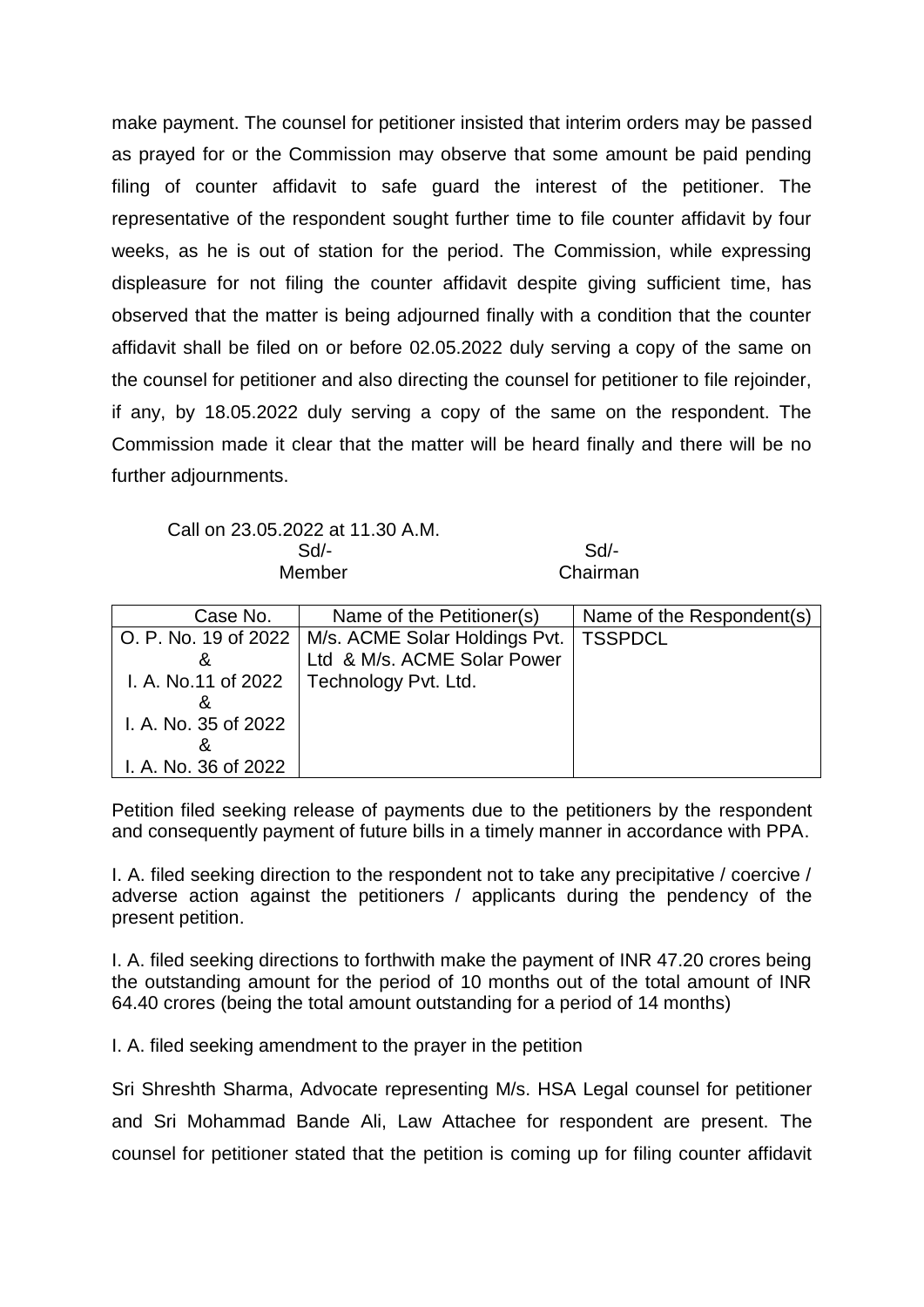and arguments. The amount involved in the petition is undisputed claim, which is due from the respondent. Neither counter affidavit is filed till date nor efforts made to make payment. The counsel for petitioner insisted that interim orders may be passed as prayed for or the Commission may observe that some amount be paid pending filing of counter affidavit to safe guard the interest of the petitioner. The representative of the respondent sought further time to file counter affidavit by four weeks, as he is out of station for the period. The Commission, while expressing displeasure for not filing the counter affidavit despite giving sufficient time, has observed that the matter is being adjourned finally with a condition that the counter affidavit shall be filed on or before 02.05.2022 duly serving a copy of the same on the counsel for petitioner and also directing the counsel for petitioner to file rejoinder, if any, by 18.05.2022 duly serving a copy of the same on the respondent. The Commission made it clear that the matter will be heard finally and there will be no further adjournments.

Call on 23.05.2022 at 11.30 A.M. Sd/- Sd/-

Member Chairman

| Case No. | Name of the Petitioner(s)                        | Name of the Respondent(s) |
|----------|--------------------------------------------------|---------------------------|
|          | O. P. No. 29 of 2022   M/s. Sunworld Solar Power | <b>TSNPDCL</b>            |
|          | Pvt. Ltd. & another                              |                           |

Petition filed Seeking reimbursement of the amount due to the petitioners and to open irrevocable letter of credit.

Ms. Mazag Andrabi, Advocate for petitioner and Sri Mohammad Bande Ali, Law Attachee for respondent are present. The counsel for petitioner stated that the petition is coming up for filing counter affidavit and arguments. The amount involved in the petition is undisputed claim, which is due from the respondent. Neither counter affidavit is filed till date nor efforts made to make payment. The counsel for petitioner insisted that interim orders may be passed as prayed for or the Commission may observe that some amount be paid pending filing of counter affidavit to safe guard the interest of the petitioner. The representative of the respondent sought further time to file counter affidavit by four weeks, as he is out of station for the period. The Commission, while expressing displeasure for not filing the counter affidavit despite giving sufficient time, has observed that the matter is being adjourned finally with a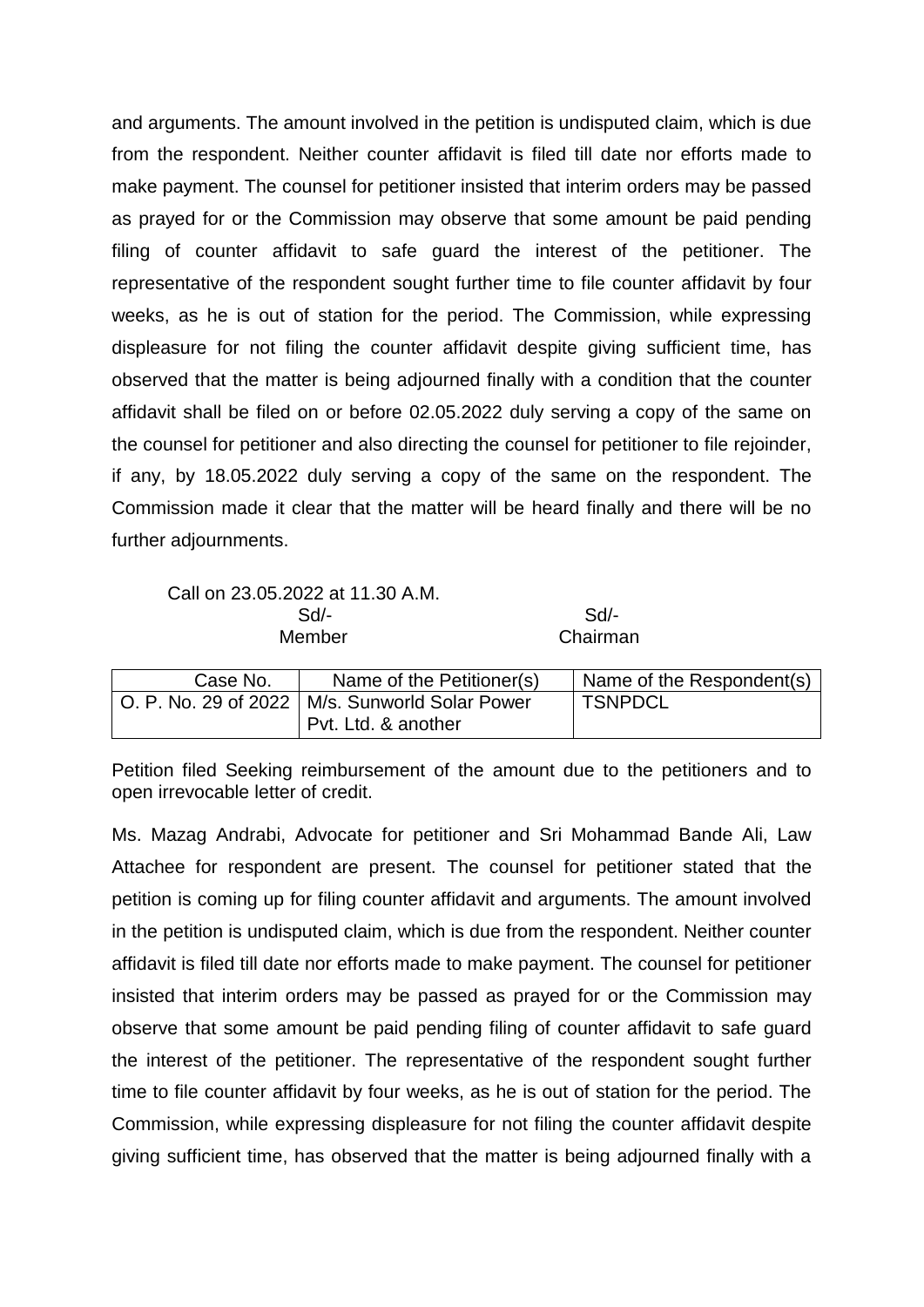condition that the counter affidavit shall be filed on or before 02.05.2022 duly serving a copy of the same on the counsel for petitioner and also directing the counsel for petitioner to file rejoinder, if any, by 18.05.2022 duly serving a copy of the same on the respondent. The Commission made it clear that the matter will be heard finally and there will be no further adjournments.

Call on 23.05.2022 at 11.30 A.M. Sd/- Sd/- Member Chairman

| Case No. | Name of the Petitioner(s)                                                 | Name of the Respondent(s) |
|----------|---------------------------------------------------------------------------|---------------------------|
|          | O. P. No. 30 of 2022   M/s. Purvanchal Solar Power<br>Pvt. Ltd. & another | <b>TSNPDCL</b>            |

Petition filed Seeking reimbursement of the amount due to the petitioners and to open irrevocable letter of credit.

Ms. Mazag Andrabi, Advocate for petitioner and Sri Mohammad Bande Ali, Law Attachee for respondent are present. The counsel for petitioner stated that the petition is coming up for filing counter affidavit and arguments. The amount involved in the petition is undisputed claim, which is due from the respondent. Neither counter affidavit is filed till date nor efforts made to make payment. The counsel for petitioner insisted that interim orders may be passed as prayed for or the Commission may observe that some amount be paid pending filing of counter affidavit to safe guard the interest of the petitioner. The representative of the respondent sought further time to file counter affidavit by four weeks, as he is out of station for the period. The Commission, while expressing displeasure for not filing the counter affidavit despite giving sufficient time, has observed that the matter is being adjourned finally with a condition that the counter affidavit shall be filed on or before 02.05.2022 duly serving a copy of the same on the counsel for petitioner and also directing the counsel for petitioner to file rejoinder, if any, by 18.05.2022 duly serving a copy of the same on the respondent. The Commission made it clear that the matter will be heard finally and there will be no further adjournments.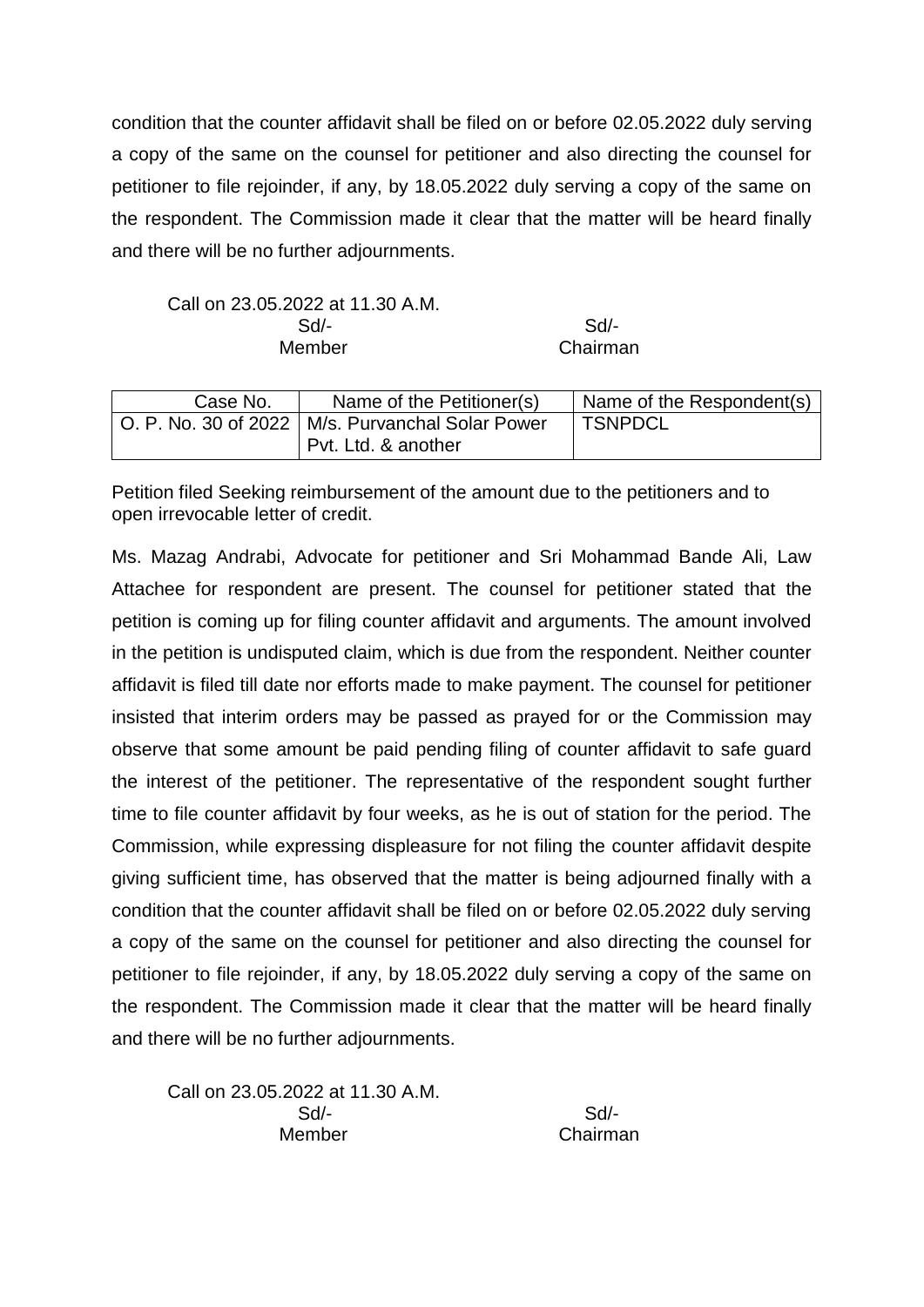| Case No. | Name of the Petitioner(s)                                                          | Name of the Respondent(s) |
|----------|------------------------------------------------------------------------------------|---------------------------|
|          | O. P. No. 31 of 2022   M/s. ACME Ranga Reddy<br>Solar Power Pvt. Ltd. &<br>another | <b>TSNPDCL</b>            |

Petition filed Seeking reimbursement of the amount due to the petitioners and to open irrevocable letter of credit.

Ms. Mazag Andrabi, Advocate for petitioner and Sri Mohammad Bande Ali, Law Attachee for respondent are present. The counsel for petitioner stated that the petition is coming up for filing counter affidavit and arguments. The amount involved in the petition is undisputed claim, which is due from the respondent. Neither counter affidavit is filed till date nor efforts made to make payment. The counsel for petitioner insisted that interim orders may be passed as prayed for or the Commission may observe that some amount be paid pending filing of counter affidavit to safe guard the interest of the petitioner. The representative of the respondent sought further time to file counter affidavit by four weeks, as he is out of station for the period. The Commission, while expressing displeasure for not filing the counter affidavit despite giving sufficient time, has observed that the matter is being adjourned finally with a condition that the counter affidavit shall be filed on or before 02.05.2022 duly serving a copy of the same on the counsel for petitioner and also directing the counsel for petitioner to file rejoinder, if any, by 18.05.2022 duly serving a copy of the same on the respondent. The Commission made it clear that the matter will be heard finally and there will be no further adjournments.

Call on 23.05.2022 at 11.30 A.M. Sd/- Sd/- Member Chairman

| Case No. | Name of the Petitioner(s)                        | Name of the Respondent(s) |
|----------|--------------------------------------------------|---------------------------|
|          | O. P. No. 32 of 2022   M/s. ACME Nizamabad Solar | <b>TSNPDCL</b>            |
|          | Power Pyt. Ltd. & another                        |                           |

Petition filed Seeking reimbursement of the amount due to the petitioners and to open irrevocable letter of credit.

Ms. Mazag Andrabi, Advocate for petitioner and Sri Mohammad Bande Ali, Law Attachee for respondent are present. The counsel for petitioner stated that the petition is coming up for filing counter affidavit and arguments. The amount involved in the petition is undisputed claim, which is due from the respondent. Neither counter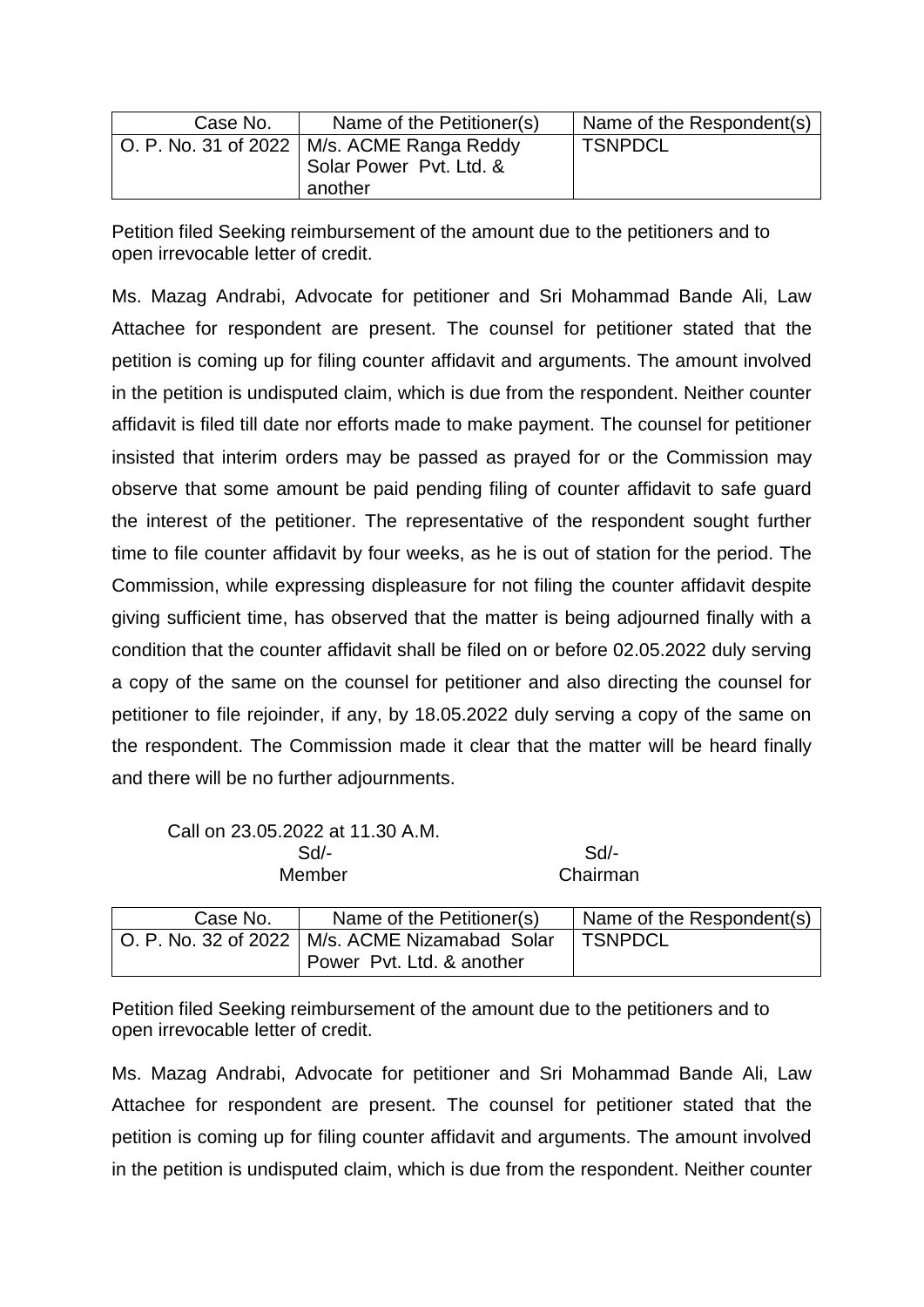affidavit is filed till date nor efforts made to make payment. The counsel for petitioner insisted that interim orders may be passed as prayed for or the Commission may observe that some amount be paid pending filing of counter affidavit to safe guard the interest of the petitioner. The representative of the respondent sought further time to file counter affidavit by four weeks, as he is out of station for the period. The Commission, while expressing displeasure for not filing the counter affidavit despite giving sufficient time, has observed that the matter is being adjourned finally with a condition that the counter affidavit shall be filed on or before 02.05.2022 duly serving a copy of the same on the counsel for petitioner and also directing the counsel for petitioner to file rejoinder, if any, by 18.05.2022 duly serving a copy of the same on the respondent. The Commission made it clear that the matter will be heard finally and there will be no further adjournments.

Call on 23.05.2022 at 11.30 A.M. Sd/- Sd/- Member Chairman

| Case No. | Name of the Petitioner(s)                    | Name of the Respondent(s) |
|----------|----------------------------------------------|---------------------------|
|          | O. P. No. 33 of 2022   M/s. ACME Medak Solar | <b>TSSPDCL</b>            |
|          | Power Pvt. Ltd. & another                    |                           |

Petition filed Seeking reimbursement of the amount due to the petitioners and to open irrevocable letter of credit.

Ms. Mazag Andrabi, Advocate for petitioner and Sri Mohammad Bande Ali, Law Attachee for respondent are present. The counsel for petitioner stated that the petition is coming up for filing counter affidavit and arguments. The amount involved in the petition is undisputed claim, which is due from the respondent. Neither counter affidavit is filed till date nor efforts made to make payment. The counsel for petitioner insisted that interim orders may be passed as prayed for or the Commission may observe that some amount be paid pending filing of counter affidavit to safe guard the interest of the petitioner. The representative of the respondent sought further time to file counter affidavit by four weeks, as he is out of station for the period. The Commission, while expressing displeasure for not filing the counter affidavit despite giving sufficient time, has observed that the matter is being adjourned finally with a condition that the counter affidavit shall be filed on or before 02.05.2022 duly serving a copy of the same on the counsel for petitioner and also directing the counsel for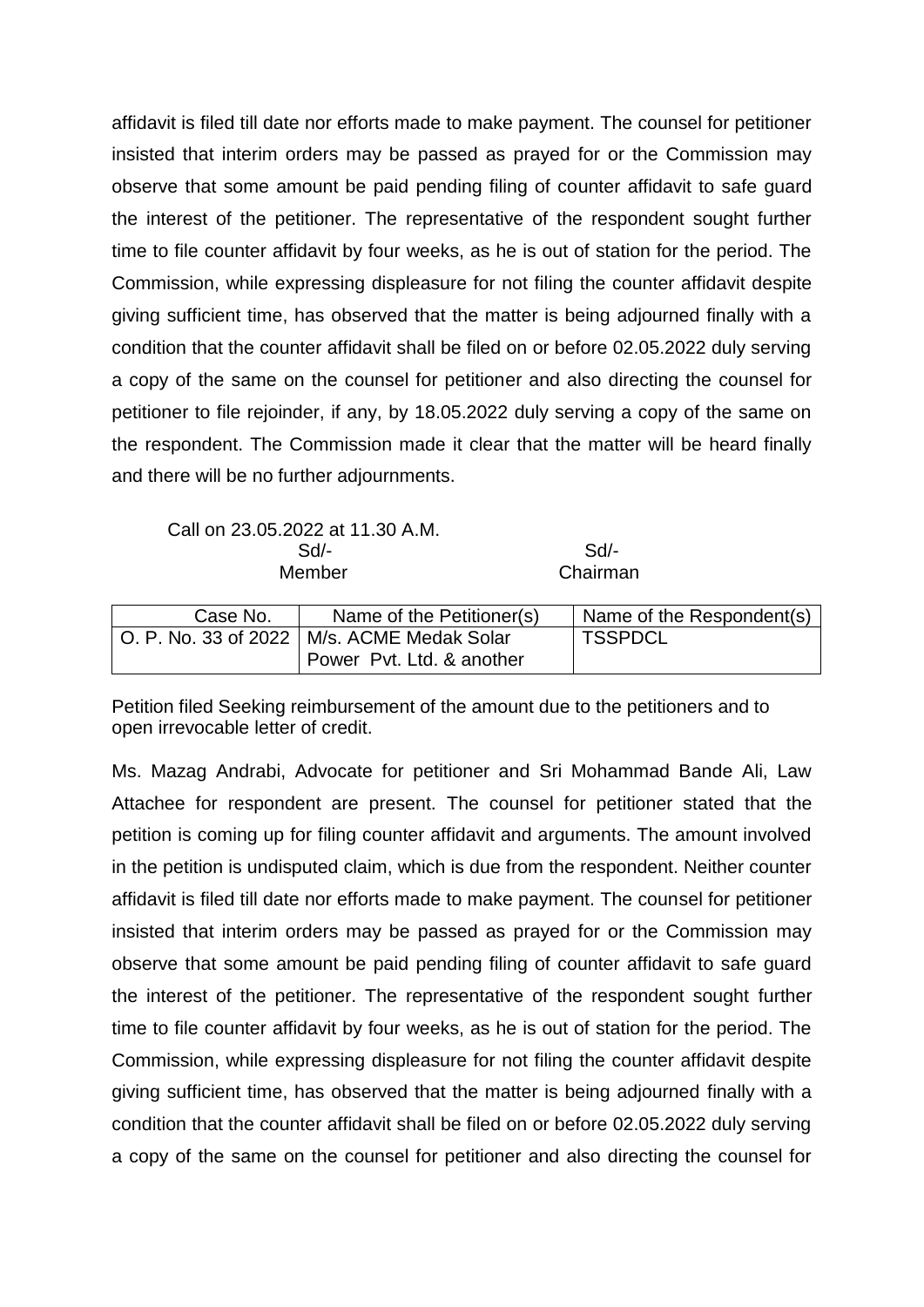petitioner to file rejoinder, if any, by 18.05.2022 duly serving a copy of the same on the respondent. The Commission made it clear that the matter will be heard finally and there will be no further adjournments.

Call on 23.05.2022 at 11.30 A.M. Sd/- Sd/- Member Chairman

| Case No. | Name of the Petitioner(s)                         | Name of the Respondent(s) |
|----------|---------------------------------------------------|---------------------------|
|          | O. P. No. 34 of 2022   M/s. Rewanchal Solar Power | 'TSNPDCL                  |
|          | I Pvt. Ltd. & another                             |                           |

Petition filed Seeking reimbursement of the amount due to the petitioners and to open irrevocable letter of credit.

Ms. Mazag Andrabi, Advocate for petitioner and Sri Mohammad Bande Ali, Law Attachee for respondent are present. The counsel for petitioner stated that the petition is coming up for filing counter affidavit and arguments. The amount involved in the petition is undisputed claim, which is due from the respondent. Neither counter affidavit is filed till date nor efforts made to make payment. The counsel for petitioner insisted that interim orders may be passed as prayed for or the Commission may observe that some amount be paid pending filing of counter affidavit to safe guard the interest of the petitioner. The representative of the respondent sought further time to file counter affidavit by four weeks, as he is out of station for the period. The Commission, while expressing displeasure for not filing the counter affidavit despite giving sufficient time, has observed that the matter is being adjourned finally with a condition that the counter affidavit shall be filed on or before 02.05.2022 duly serving a copy of the same on the counsel for petitioner and also directing the counsel for petitioner to file rejoinder, if any, by 18.05.2022 duly serving a copy of the same on the respondent. The Commission made it clear that the matter will be heard finally and there will be no further adjournments.

Call on 23.05.2022 at 11.30 A.M. Sd/- Sd/-

Member Chairman

| Case No. | Name of the Petitioner(s)                                                | Name of the Respondent(s) |
|----------|--------------------------------------------------------------------------|---------------------------|
|          | O. P. No. 35 of 2022   M/s. Neemuch Solar Power<br>  Pvt. Ltd. & another | <b>TSNPDCL</b>            |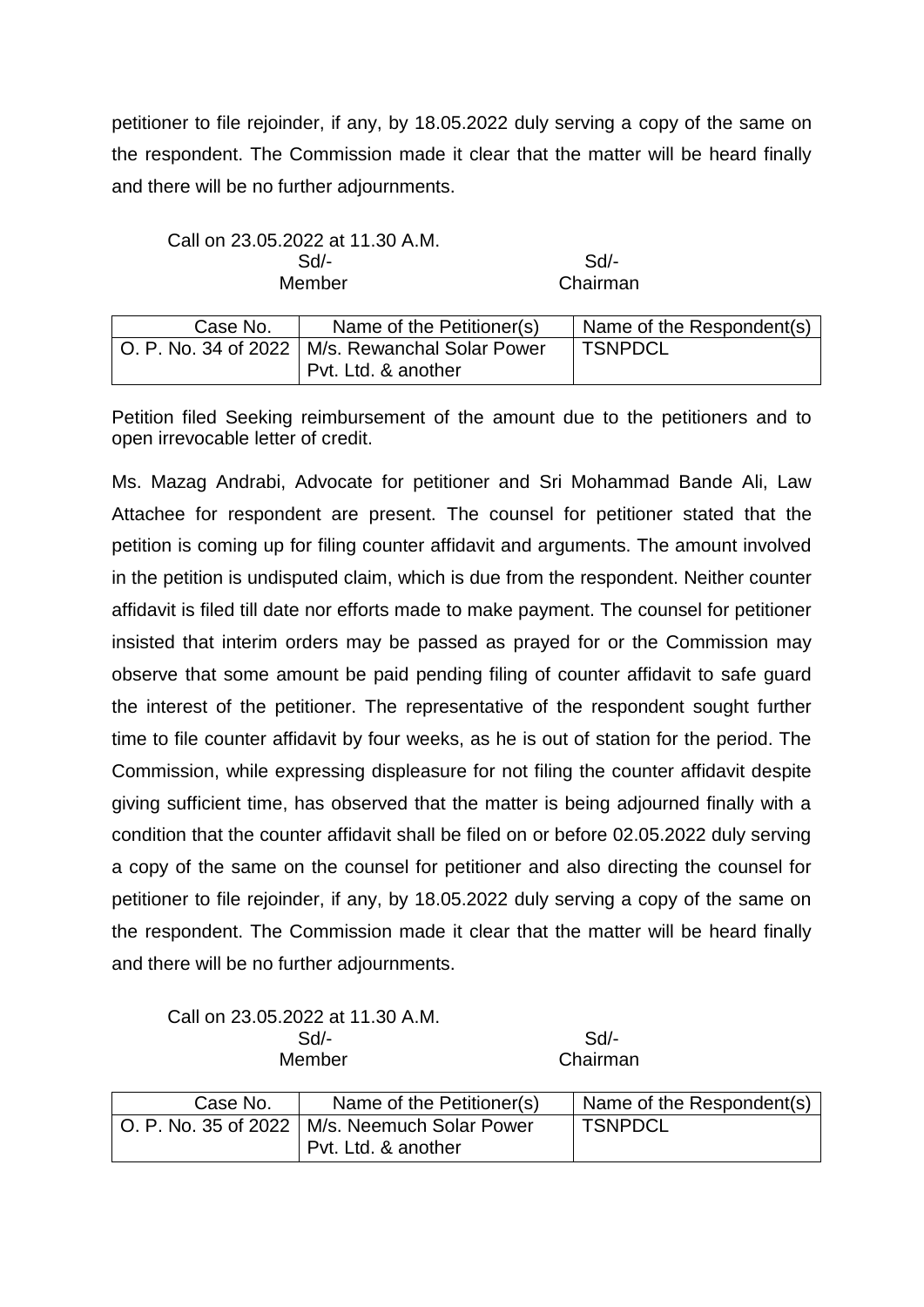Petition filed Seeking release of payment due along with late payment surcharge and consequential relief of payment of future bills in a timely manner in accordance with PPA.

Ms. Mazag Andrabi, Advocate for petitioner and Sri Mohammad Bande Ali, Law Attachee for respondent are present. The counsel for petitioner stated that the petition is coming up for filing counter affidavit and arguments. The amount involved in the petition is undisputed claim, which is due from the respondent. Neither counter affidavit is filed till date nor efforts made to make payment. The counsel for petitioner insisted that interim orders may be passed as prayed for or the Commission may observe that some amount be paid pending filing of counter affidavit to safe guard the interest of the petitioner. The representative of the respondent sought further time to file counter affidavit by four weeks, as he is out of station for the period. The Commission, while expressing displeasure for not filing the counter affidavit despite giving sufficient time, has observed that the matter is being adjourned finally with a condition that the counter affidavit shall be filed on or before 02.05.2022 duly serving a copy of the same on the counsel for petitioner and also directing the counsel for petitioner to file rejoinder, if any, by 18.05.2022 duly serving a copy of the same on the respondent. The Commission made it clear that the matter will be heard finally and there will be no further adjournments.

Call on 23.05.2022 at 11.30 A.M. Sd/- Sd/-

Member Chairman

| Case No. | Name of the Petitioner(s)                       | Name of the Respondent(s) |
|----------|-------------------------------------------------|---------------------------|
|          | O. P. No. 36 of 2022   M/s. ACME Warangal Solar | <b>TSNPDCL</b>            |
|          | Power Pvt. Ltd. & another                       |                           |

Petition filed Seeking release of payment due along with late payment surcharge and consequential relief of payment of future bills in a timely manner in accordance with PPA.

Ms. Mazag Andrabi, Advocate for petitioner and Sri Mohammad Bande Ali, Law Attachee for respondent are present. The counsel for petitioner stated that the petition is coming up for filing counter affidavit and arguments. The amount involved in the petition is undisputed claim, which is due from the respondent. Neither counter affidavit is filed till date nor efforts made to make payment. The counsel for petitioner insisted that interim orders may be passed as prayed for or the Commission may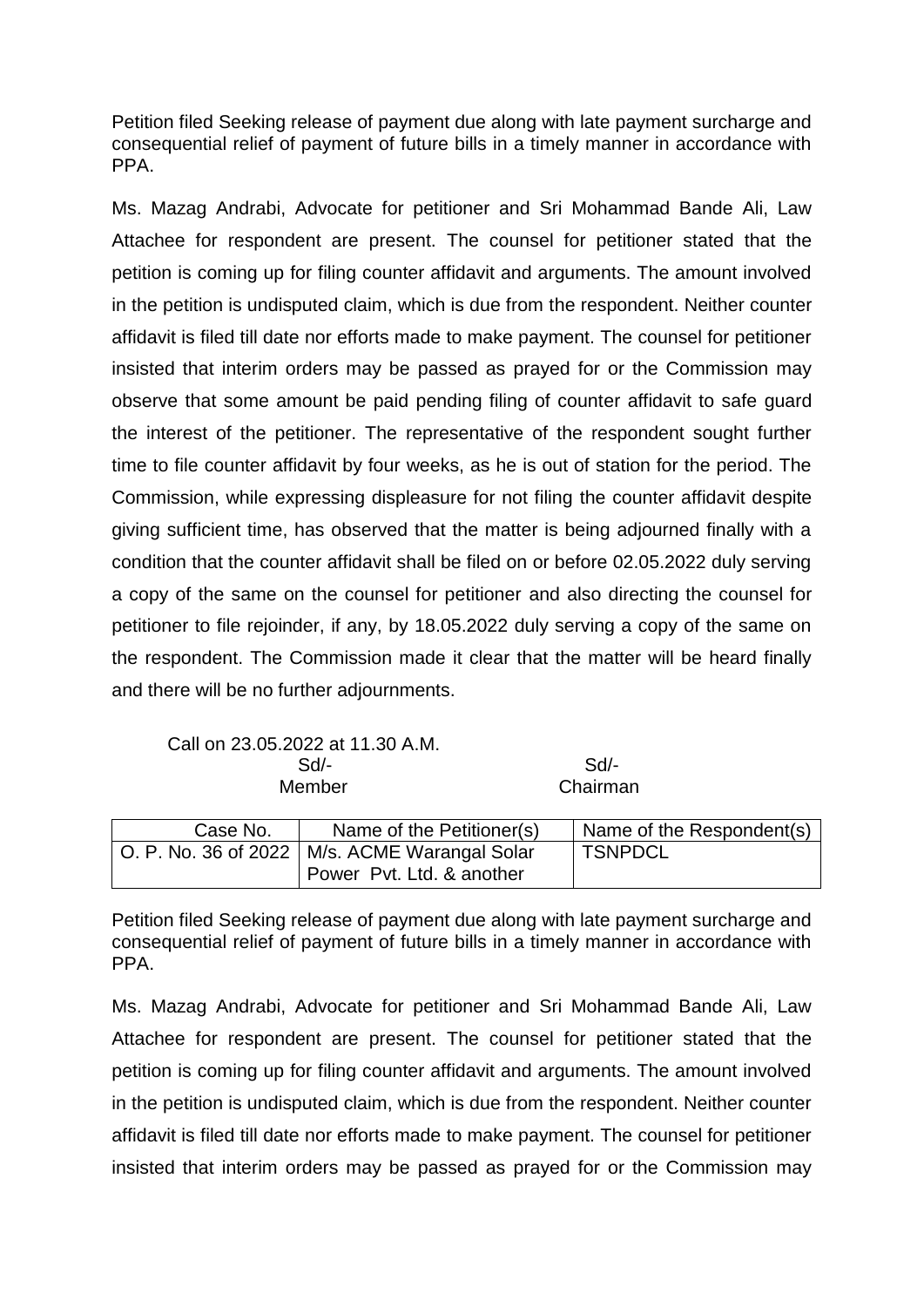observe that some amount be paid pending filing of counter affidavit to safe guard the interest of the petitioner. The representative of the respondent sought further time to file counter affidavit by four weeks, as he is out of station for the period. The Commission, while expressing displeasure for not filing the counter affidavit despite giving sufficient time, has observed that the matter is being adjourned finally with a condition that the counter affidavit shall be filed on or before 02.05.2022 duly serving a copy of the same on the counsel for petitioner and also directing the counsel for petitioner to file rejoinder, if any, by 18.05.2022 duly serving a copy of the same on the respondent. The Commission made it clear that the matter will be heard finally and there will be no further adjournments.

Call on 23.05.2022 at 11.30 A.M. Sd/- Sd/- Member Chairman

| Case No. | Name of the Petitioner(s)                      | Name of the Respondent(s) |
|----------|------------------------------------------------|---------------------------|
|          | O. P. No. 37 of 2022   M/s. ACME Narwana Solar | <b>TSNPDCL</b>            |
|          | Power Pvt. Ltd. & another                      |                           |

Petition filed Seeking release of payment due along with late payment surcharge and consequential relief of payment of future bills in a timely manner in accordance with PPA.

Ms. Mazag Andrabi, Advocate for petitioner and Sri Mohammad Bande Ali, Law Attachee for respondent are present. The counsel for petitioner stated that the petition is coming up for filing counter affidavit and arguments. The amount involved in the petition is undisputed claim, which is due from the respondent. Neither counter affidavit is filed till date nor efforts made to make payment. The counsel for petitioner insisted that interim orders may be passed as prayed for or the Commission may observe that some amount be paid pending filing of counter affidavit to safe guard the interest of the petitioner. The representative of the respondent sought further time to file counter affidavit by four weeks, as he is out of station for the period. The Commission, while expressing displeasure for not filing the counter affidavit despite giving sufficient time, has observed that the matter is being adjourned finally with a condition that the counter affidavit shall be filed on or before 02.05.2022 duly serving a copy of the same on the counsel for petitioner and also directing the counsel for petitioner to file rejoinder, if any, by 18.05.2022 duly serving a copy of the same on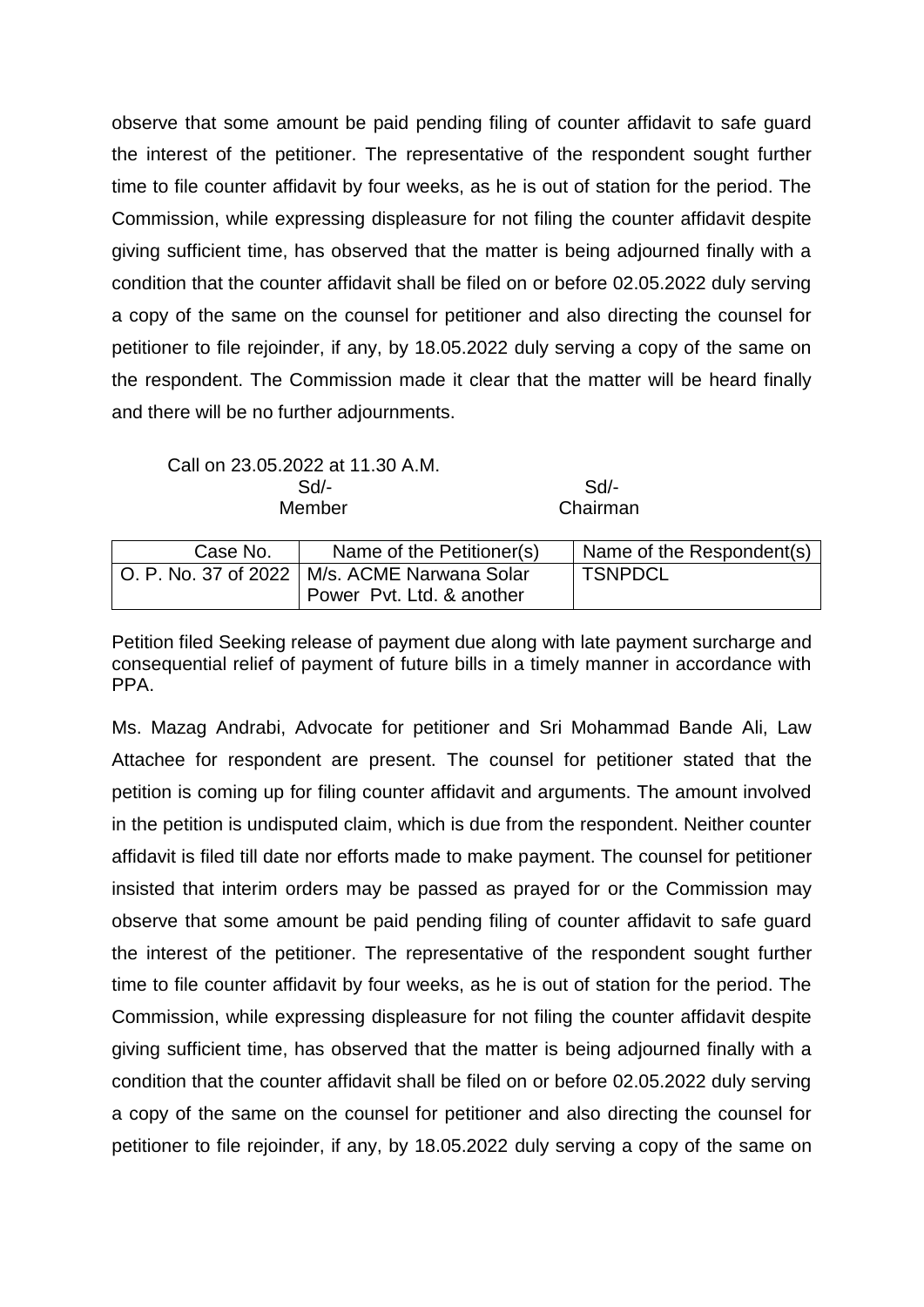the respondent. The Commission made it clear that the matter will be heard finally and there will be no further adjournments.

| $Sd/$ - |
|---------|
| Chairm  |
|         |

Chairman

| Case No. | Name of the Petitioner(s)                      | Name of the Respondent(s) |
|----------|------------------------------------------------|---------------------------|
|          | O. P. No. 38 of 2022   M/s. ACME Fazilka Power | <b>TSNPDCL</b>            |
|          | Pvt. Ltd. & another                            |                           |

Petition filed Seeking release of payment due along with late payment surcharge and consequential relief of payment of future bills in a timely manner in accordance with PPA.

Ms. Mazag Andrabi, Advocate for petitioner and Sri Mohammad Bande Ali, Law Attachee for respondent are present. The counsel for petitioner stated that the petition is coming up for filing counter affidavit and arguments. The amount involved in the petition is undisputed claim, which is due from the respondent. Neither counter affidavit is filed till date nor efforts made to make payment. The counsel for petitioner insisted that interim orders may be passed as prayed for or the Commission may observe that some amount be paid pending filing of counter affidavit to safe guard the interest of the petitioner. The representative of the respondent sought further time to file counter affidavit by four weeks, as he is out of station for the period. The Commission, while expressing displeasure for not filing the counter affidavit despite giving sufficient time, has observed that the matter is being adjourned finally with a condition that the counter affidavit shall be filed on or before 02.05.2022 duly serving a copy of the same on the counsel for petitioner and also directing the counsel for petitioner to file rejoinder, if any, by 18.05.2022 duly serving a copy of the same on the respondent. The Commission made it clear that the matter will be heard finally and there will be no further adjournments.

Call on 23.05.2022 at 11.30 A.M. Sd/- Sd/- Member Chairman

| Case No. | Name of the Petitioner(s)                         | Name of the Respondent(s)      |
|----------|---------------------------------------------------|--------------------------------|
|          | O. P. No. 39 of 2022   M/s. Sprng Solar Pvt. Ltd. | <b>TSSPDCL &amp; TSTRANSCO</b> |

Petition filed Seeking reimbursement of amount due from December, 2020 to December, 2021, late payment charges for the period from April, 2016 to November,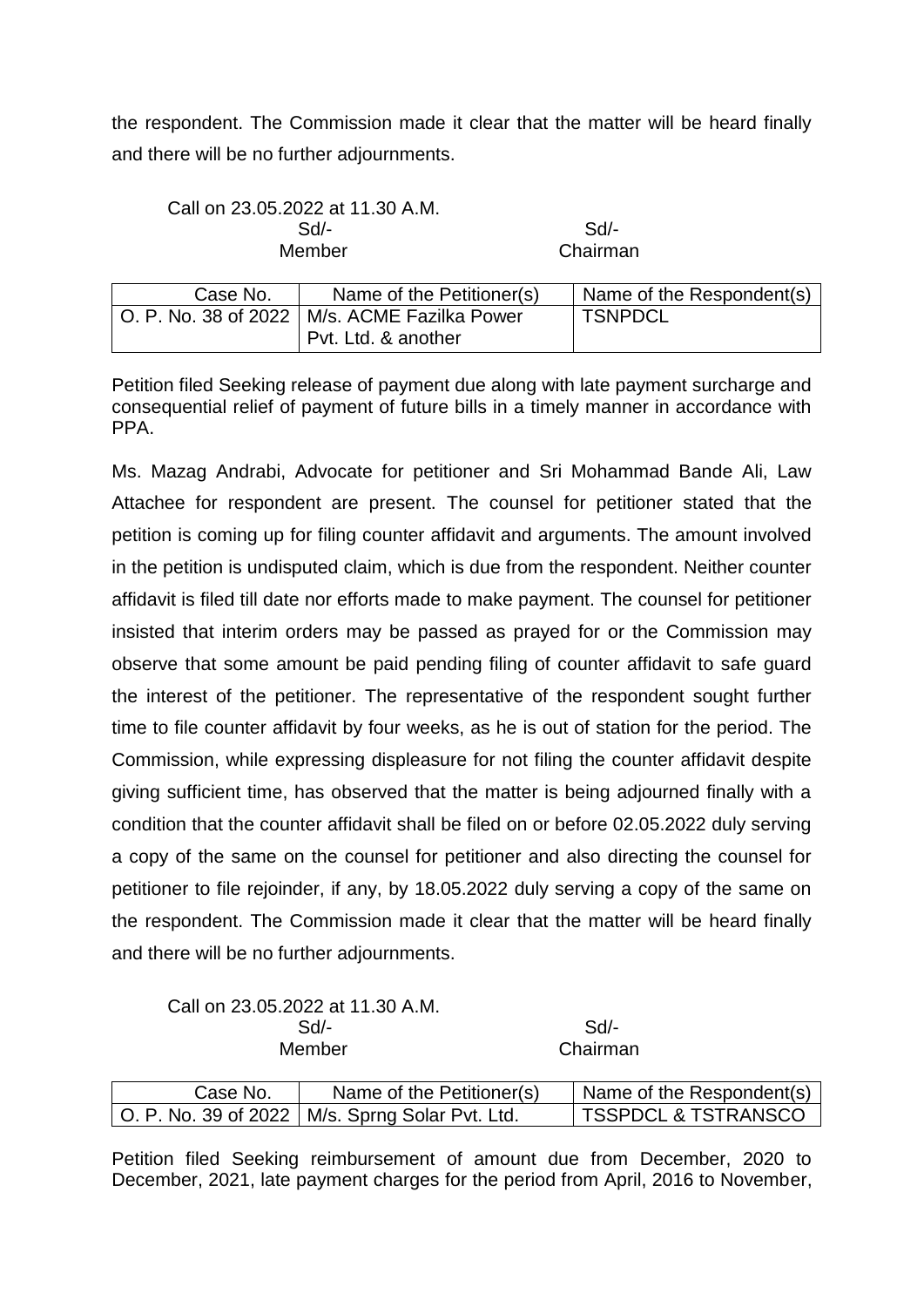2021, interest on the total outstanding amount and opening an irrevocable letter of credit in favour of the petitioner.

Sri Deep Rao Palepu, Advocate for representing Sri Saahil Kaul, Advocate for petitioner and Sri Mohammad Bande Ali, Law Attachee for respondent are present. The counsel for petitioner stated that the petition is coming up for filing counter affidavit and arguments. The amount involved in the petition is undisputed claim, which is due from the respondent. Neither counter affidavit is filed till date nor efforts made to make payment. The counsel for petitioner insisted that interim orders may be passed as prayed for or the Commission may observe that some amount be paid pending filing of counter affidavit to safe guard the interest of the petitioner. The representative of the respondent sought further time to file counter affidavit by four weeks, as he is out of station for the period. The Commission, while expressing displeasure for not filing the counter affidavit despite giving sufficient time, has observed that the matter is being adjourned finally with a condition that the counter affidavit shall be filed on or before 02.05.2022 duly serving a copy of the same on the counsel for petitioner and also directing the counsel for petitioner to file rejoinder, if any, by 18.05.2022 duly serving a copy of the same on the respondent. The Commission made it clear that the matter will be heard finally and there will be no further adjournments

Call on 23.05.2022 at 11.30 A.M. Sd/- Sd/-

Member Chairman

| Case No. | Name of the Petitioner(s)                         | Name of the Respondent(s) |
|----------|---------------------------------------------------|---------------------------|
|          | O. P. No. 40 of 2022   M/s. ACME Karimnagar Solar | <b>TSNPDCL</b>            |
|          | Power Pvt. Ltd. & another                         |                           |

Petition filed Seeking release of payment due along with late payment surcharge and consequential relief of payment of future bills in a timely manner in accordance with PPA.

Ms. Mazag Andrabi, Advocate for petitioner and Sri Mohammad Bande Ali, Law Attachee for respondent are present. The counsel for petitioner stated that the petition is coming up for filing counter affidavit and arguments. The amount involved in the petition is undisputed claim, which is due from the respondent. Neither counter affidavit is filed till date nor efforts made to make payment. The counsel for petitioner insisted that interim orders may be passed as prayed for or the Commission may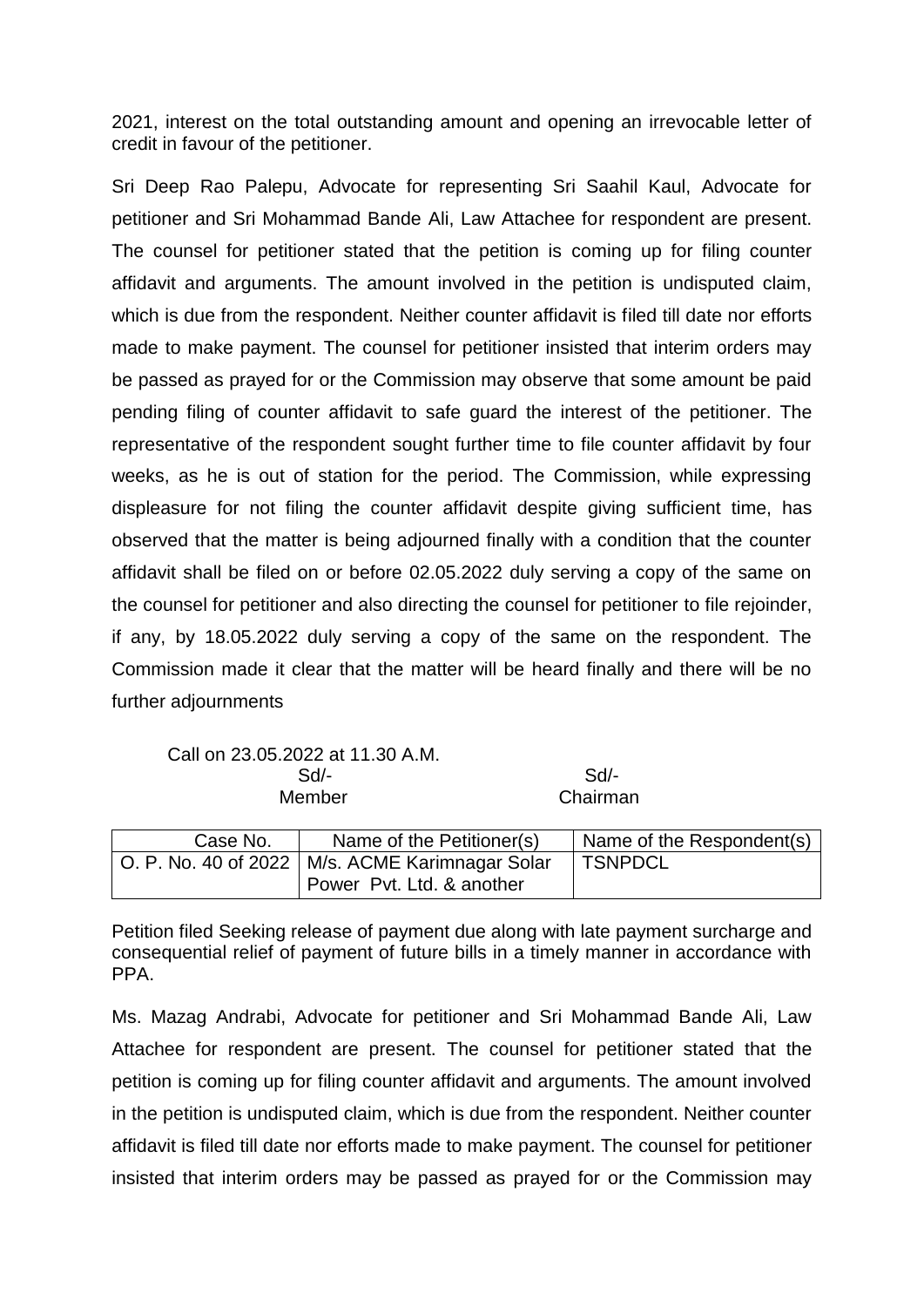observe that some amount be paid pending filing of counter affidavit to safe guard the interest of the petitioner. The representative of the respondent sought further time to file counter affidavit by four weeks, as he is out of station for the period. The Commission, while expressing displeasure for not filing the counter affidavit despite giving sufficient time, has observed that the matter is being adjourned finally with a condition that the counter affidavit shall be filed on or before 02.05.2022 duly serving a copy of the same on the counsel for petitioner and also directing the counsel for petitioner to file rejoinder, if any, by 18.05.2022 duly serving a copy of the same on the respondent. The Commission made it clear that the matter will be heard finally and there will be no further adjournments.

Call on 23.05.2022 at 11.30 A.M. Sd/- Sd/- Member **Chairman** 

| Case No. | Name of the Petitioner(s)                                                                | Name of the Respondent(s)      |
|----------|------------------------------------------------------------------------------------------|--------------------------------|
|          | $\vert$ O. P. No. 41 of 2022 $\vert$ M/s. Sprng Suryoday Energy<br>  Pvt. Ltd. & another | <b>TSNPDCL &amp; TSTRANSCO</b> |

Petition filed Seeking reimbursement of amount due from December, 2020 to December, 2021, late payment charges for the period from April, 2016 to November, 2021, interest on the total outstanding amount and opening an irrevocable letter of credit in favour of the petitioner.

Sri Deep Rao Palepu, Advocate for representing Sri Saahil Kaul, Advocate for petitioner and Sri Mohammad Bande Ali, Law Attachee for respondent are present. The counsel for petitioner stated that the petition is coming up for filing counter affidavit and arguments. The amount involved in the petition is undisputed claim, which is due from the respondent. Neither counter affidavit is filed till date nor efforts made to make payment. The counsel for petitioner insisted that interim orders may be passed as prayed for or the Commission may observe that some amount be paid pending filing of counter affidavit to safe guard the interest of the petitioner. The representative of the respondent sought further time to file counter affidavit by four weeks, as he is out of station for the period. The Commission, while expressing displeasure for not filing the counter affidavit despite giving sufficient time, has observed that the matter is being adjourned finally with a condition that the counter affidavit shall be filed on or before 02.05.2022 duly serving a copy of the same on the counsel for petitioner and also directing the counsel for petitioner to file rejoinder,